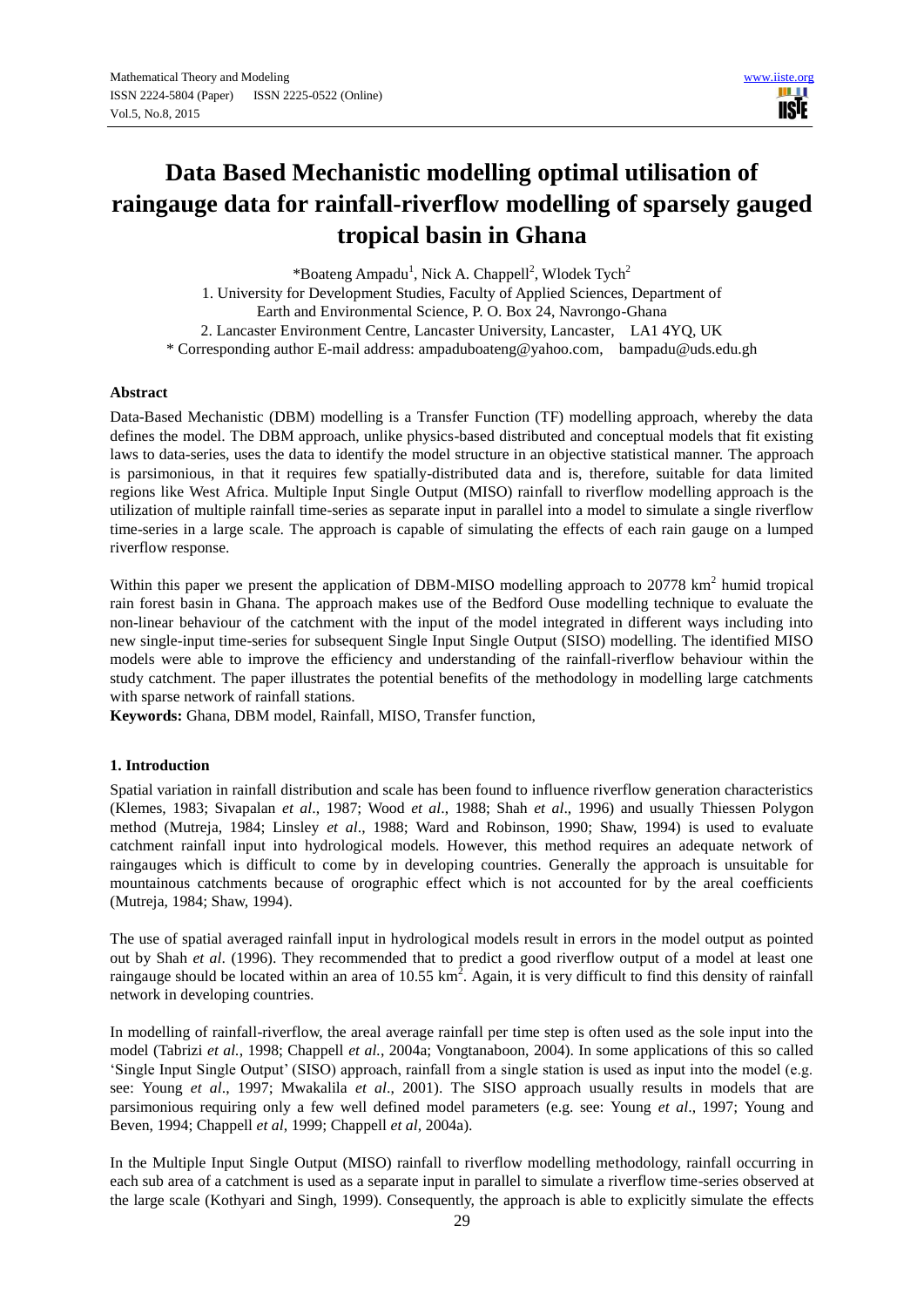of each rain gauge on a lumped riverflow response. In other MISO models the riverflows of sub-catchments are used as the inputs into the model of riverflow for a large river. This, MISO modelling is called 'flow-flow modelling' or 'riverflow routing' (see: Lees, 2000). Other MISO models incorporate both upstream riverflows and rainfall as inputs into the model (Tabrizi *et al.*, 1998; Lekkas and Onof, 2006). Further discussion of the application of the MISO concept in the modelling of hydrological systems have been presented by Liang (1988), Liang and Nash (1988), Cluckie *et al*. (1990), Kachroo and Liang (1992), and Liang *et al*. (1994). The MISO concept has been applied successfully in riverflow forecasting within large catchments (Natale and Todini, 1976; Huthman and Wilke, 1982; Yazigil *et al*., 1982; Liang and Nash, 1988; Liang *et al*., 1992; Papamichail and Papazafiriou, 1992; Kothyari and Singh, 1999; Tabrizi *et al*., 1998; Lees, 2000; Yawson *et al*., 2005, 2006).

The Data Based Mechanistic (DBM) modelling approach is a Transfer Function (TF) modelling technique which does not make prior assumptions about the complex hydrological processes operating within a catchment (Young and Beven, 1994; Young *et al*., 1997; Young, 1998, 2001, 2005; Chappell *et al*., 1999, 2001; Lees, 2000; Mwakalila *et al*., 2001; Romanowicz *et al.*, 2006; Vigiak *et al*., 2006). The approach, unlike physics-based (Beven *et al*., 1987; Calver and Wood, 1995; Refsgaard and Storm, 1995; Refsgaard *et al*., 1999) and conceptual modelling techniques (Blackie, 1979; Refsgaard *et al*., 1995; Yawson *et al*., 2005), which fit data to preconceived hydrological ideas allows the data to speak for itself (i.e. the data defines the model). It identifies the nature and structure of the model directly from the observed (hydrological) data series in an objective manner, using powerful statistical identification and estimation methods. The technique identifies a range of models, often incorporating Transfer Functions (TF), Time-Variable Parameters (TVPs) and non-linear dynamics, which are capable of simulating the hydrologic response of the catchment efficiently and without over-parameterisation. The statistically acceptable model which has the most acceptable physical interpretation is then accepted (Young and Beven, 1994; Young *et al.*, 1997; Chappell *et al.*, 1999).

Generally, MISO approach is a 'low cost' technique for the modelling of rainfall to riverflow in catchments with sparse network of rainfall stations as highlighted by Kothyari and Singh (1999). Thus, it can make use of fewer rainfall stations available within a catchment as input into the model. Within Ghana and Africa as a whole the dearth of meteorological and hydrological data is very common as pointed out by Giles (2005), Weston and Steven (2005) and Yawson *et al*. (2005). This calls for the application of modelling approaches such as the DBM MISO approach (Young *et al*., 1997; Young, 1998) in rainfall to riverflow modelling of large catchments. The DBM MISO approach is parsimonious, in that it requires little or no internal catchment characterisation. It is, therefore, particularly suited to a data limited region like West Africa where dense and distributed rainfall monitoring is difficult and expensive to maintain. The DBM MISO approach has been applied successfully by Lees (2000) in flood routing along the River Trent (UK) and Lekkas and Onof (2006) to model flows from River Ali Efenti in Central Greece.

The aim of this study is to use Data-Based Mechanistic modelling approach (DBM: Young and Beven, 1994; Young *et al*., 1997; Young, 2001; Lees, 2000; Ampadu *et al*., 2013a; 2013b) to evaluate different rainfall time series combinations derived from individual raingauges in simulating the flows of  $20,778$  km<sup>2</sup> River Pra catchment gauged at Twifo Praso, Ghana in West Africa. The ability of a particular combinations of rainfall time-series to simulate the riverflow is a measure of the representativeness of those rainfall dynamics that are important at the whole basin scale (Eagleson, 1967). The study specifically has the objective of a) the examination of the applicability of the DBM-MISO methodology to a large catchment with tropical rainfall regime b) the identification of a parsimonious mathematical relationship between the catchment riverflow and the multiple rainfall inputs c) the identification of the effects of non-linearity on the riverflow generation process by converting the linear MISO transfer function models (b) into equivalent SISO models, based on the relative steady state gains of the rainfall inputs following Lees ( 2000) and d) the comparison of the performance of the non-linear DBM-MISO models (c) to various input scenarios of the DBM-SISO models

# **2. Materials and Methods**

# **2.1 Study basin and time series data available.**

The 20,778 km<sup>2</sup> River Pra catchment gauged at Twifo Praso (Fig. 1) lies within southern Ghana and has a humid tropical climate. A large part is under agricultural activities, especially oil palm plantation (Gyasi, 1996). This region of Ghana experiences two distinct wet seasons (one in March-July and one in September-November), as a result of north-south oscillations of the Inter Tropical Convergence Zone, ITCZ (Ojo, 1977; Acheampong, 1982; Opoku-Ankomah and Cordery, 1994; Nicholson, 2009).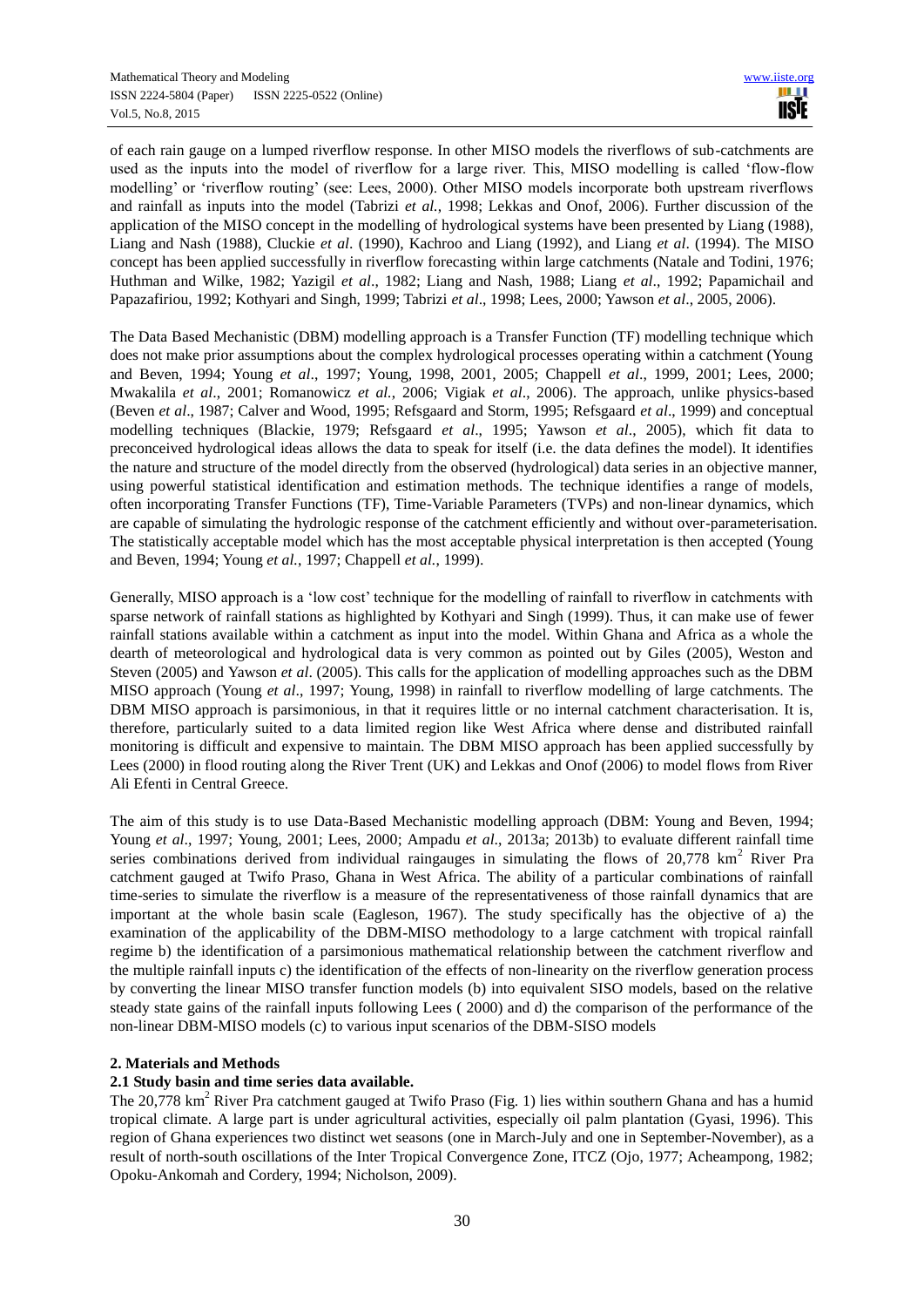The basin is underlain by Precambrian igneous and metamorphic rocks (i.e., gneiss, phyllite, schist, migmatite, granite-gneiss and quartzite) of the Birimian and Tarkwaian formations (Boakye and Tumbuto, 2006), and contains the uplands of the Kwahu Plateau in the East and the Akan lowlands in the Southwest. For the period 1961-1990 the mean annual rainfall isohyets across the Pra Basin range from 1200 to 1800 mm yr<sup>-1</sup> (Boakye and Tumbuto, 2006). The mean annual rainfall at the Kumasi raingauge in the north-western quadrant of the basin (Fig. 1) was 1564 mm yr<sup>-1</sup> over the period 1950-70 and 1274 mm yr<sup>-1</sup> over the period 1971-91 (Opoku-Ankomah and Amisigo, 1998).

For this study we use daily rainfall in millimetres and Twifo Praso discharge in cumecs which were converted to millimetres per day for the 1978 water year (i.e.,  $1<sup>st</sup>$  March, 1978 to  $28<sup>th</sup>$  February, 1979) which were obtained from the Meteorological Services Department (MSD) and Hydrological Services Department (HSD) of Ghana, respectively. Data from 11 raingauges located either within the Pra basin or within 20 km of its boundary were used (Fig. 1). Figs. 2 and 3 show the distribution of rainfall at the selected stations whilst Fig. 4 shows riverflows at Twifo Praso during the 1978 water year. The Figures show that there is a marked spatial variability in the occurrence of rainfall within the catchment and also the bimodal rainfall regime in the basin is evidenced in the riverflows as depicted by the discharge hydrograph (Fig 4).



**Figure 1.** The River Pra basin showing the location of the Twifo Praso gauging station and rainfall stations in the Twifo Praso catchment for the DBM transfer function multiple input single output (MISO) rainfall-riverflow modelling.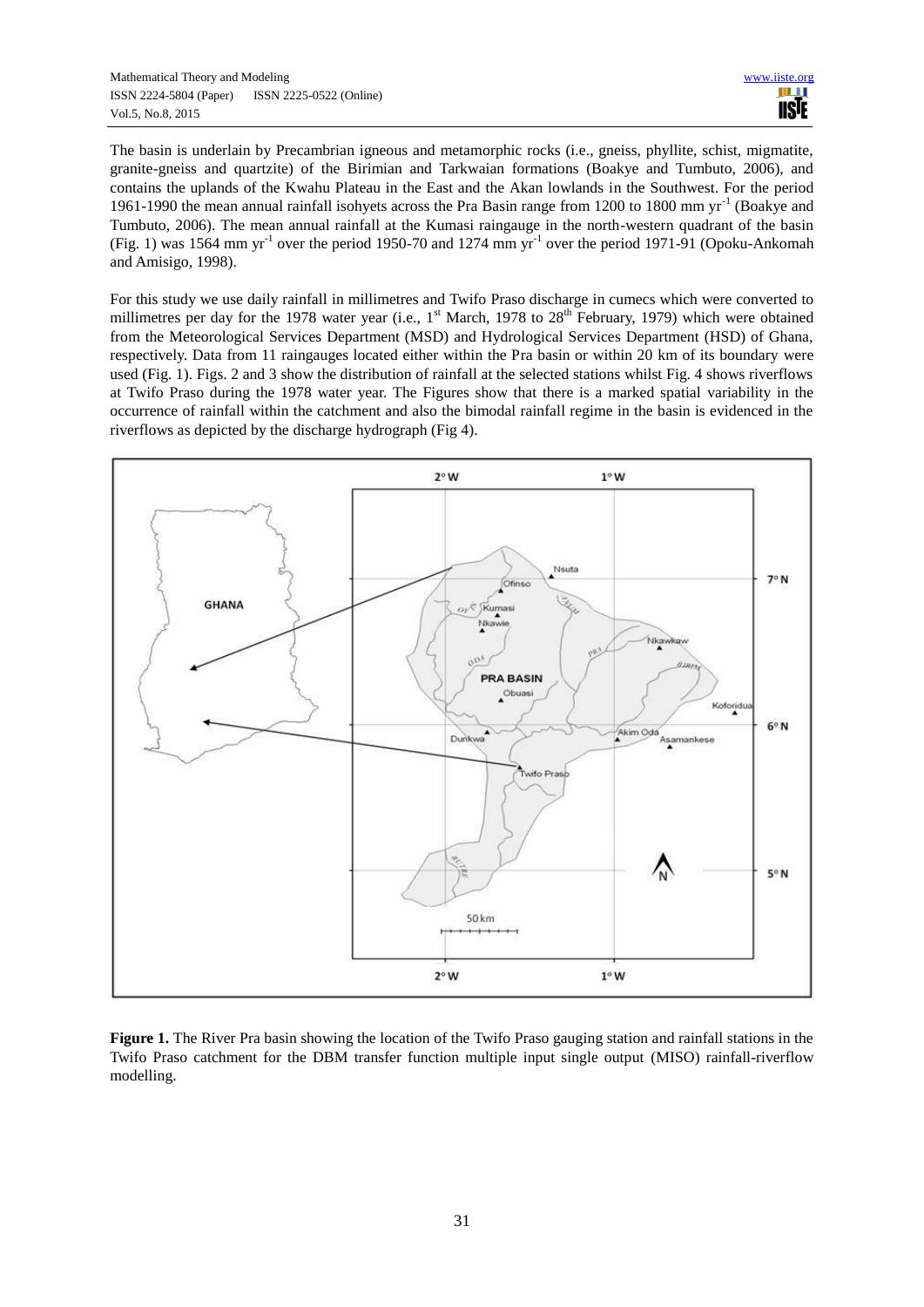

**Figure 2.** Rainfall distribution in the Twifo Praso catchment during the 1978 water year (i.e. from 1st March, 1978 to 28th February, 1979) showing variation of rainfall with time at Koforidua, Asamankese, Nkawkaw, Akim Oda, Twifo Praso, Dunkwa, Obuase and Kumasi.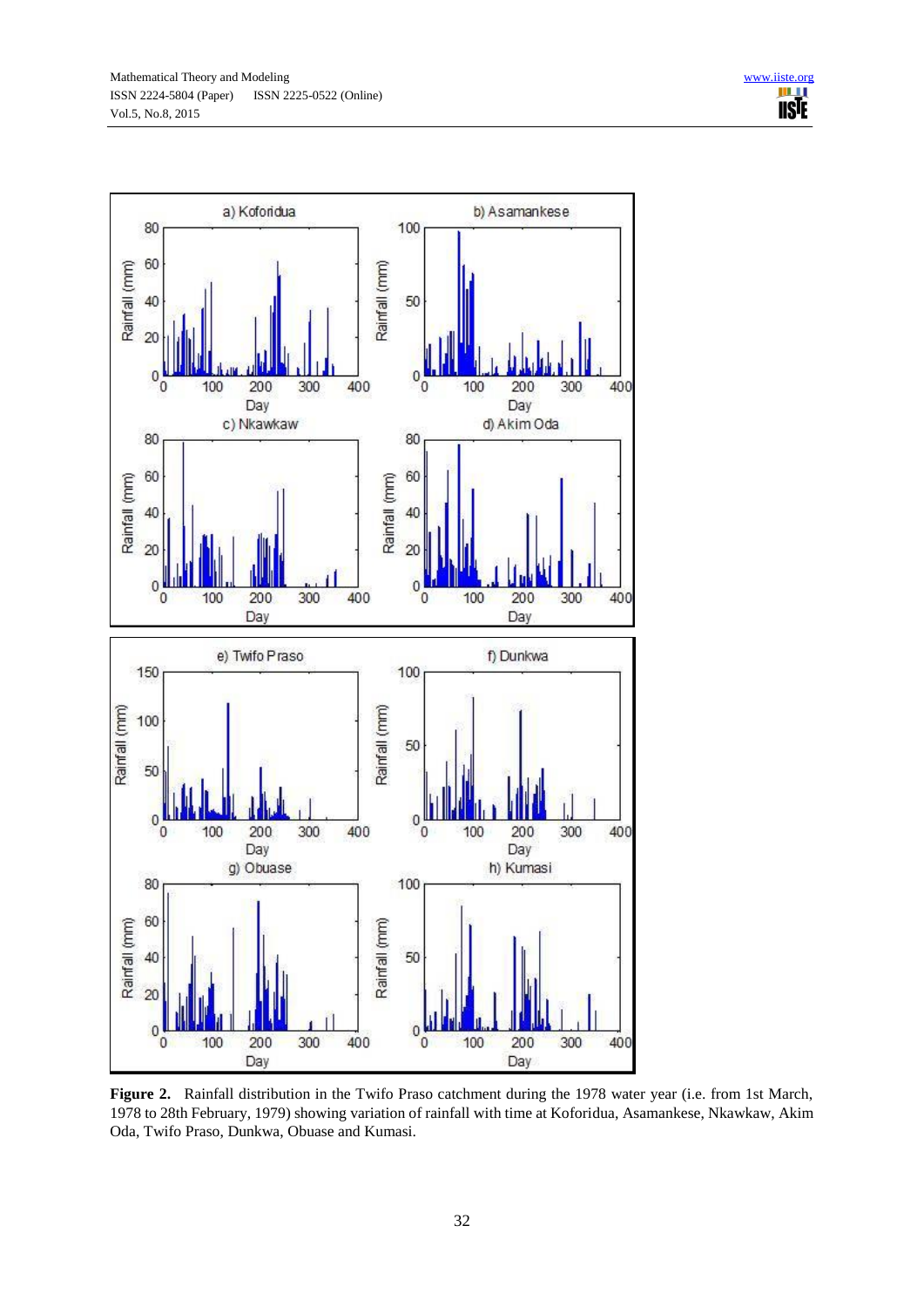![](_page_4_Figure_2.jpeg)

**Figure 3** Rainfall distribution in the Twifo Praso catchment during the 1978 water year (i.e. from 1st March, 1978 to 28th February, 1979) showing variation of rainfall with time at Nkawie, Nsuta and Ofinso.

![](_page_4_Figure_4.jpeg)

Figure 4. Flows of River Pra at Twifo Praso during the 1978 water year (i.e. from 1st March, 1978 to 28th February, 1979) showing the variation of flow with time.

## **2.2 DBM-MISO and SISO approaches**

The formulation and the procedures for the application of the DBM-MISO transfer function rainfall to riverflow modelling are similar to the DBM SISO approach (Young *et al*., 1997; Young and Beven, 1994; Chappell *et al.*, 1999; Mwakalila *et al*., 2001) but with some additional aspects (Young *et al*., 1997; Lees, 2000).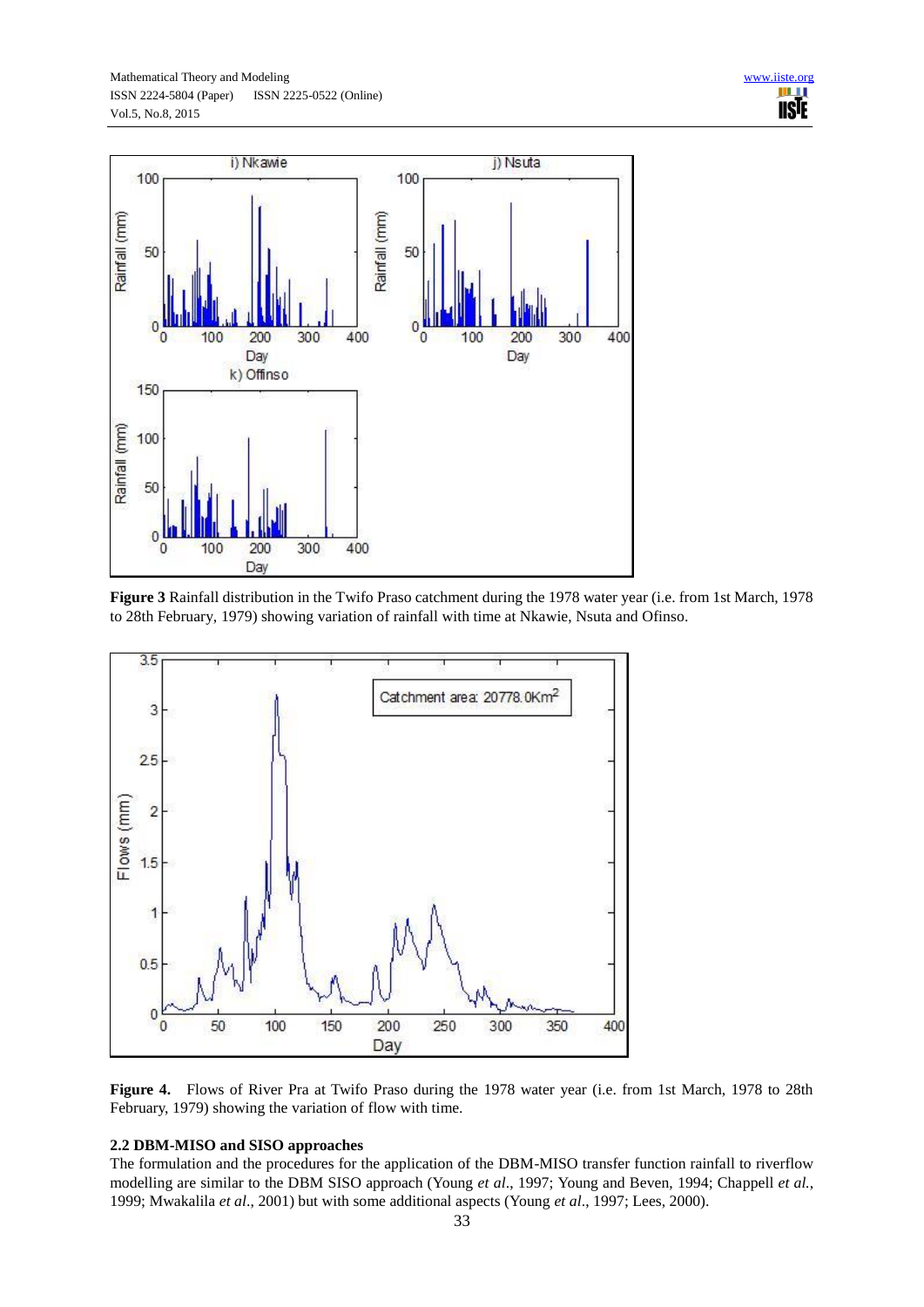#### **2.2.1 MISO and SISO linear transfer function models**

The general form of linear TF multiple-input-single-output (DBM-MISO) model for hydrological context is given in Young *et al*. (1997), Young (1998) and Lees (2000) as:

$$
Q_m(t) = \sum_{i=1}^{R} \frac{B_i(z^{-1})}{A(z^{-1})} U_i(t - \delta_i) + \varepsilon_m(t)
$$
 (1a)

whilst the single- input-single-output (DBM-SISO) model is given as:

$$
Q_s(t) = \frac{B(z^{-1})}{A(z^{-1})} U(t - \delta) + \varepsilon_s(t)
$$
 (1b)

where the transfer function polynomials are defined as:

$$
A(z^{-1}) = 1 + a_1 z^{-1} + a_2 z^{-2} + \dots a_n z^{-N}
$$
 (2)

$$
B_i(z^{-1}) = b_{0,i} + b_{1,i}z^{-1} + b_{2,i}z^{-2} + \dots + b_{M,i}z^{-M,i}
$$
 (3a)

$$
B(z^{-1}) = b_0 + b_1 z^{-1} + b_2 z^{-2} + \dots + b_M z^{-M}
$$
 (3b)

where  $Q_m$  and  $Q_s$  are the observed riverflows for MISO and SISO models respectively,  $U_i$  is the input rainfall at station *i*, *R* is the number of inputs in parallel (different rainfall time series within the catchment), *U* is the 'effective rainfall' (for the SISO model), *z* is the backward shift operator (i.e.  $z^{-k}u(t) = u(t-k)$ ),  $\delta$  is the pure time delay between rainfall and initial river response. Term *B<sup>i</sup>* is the system gain (polynomial) or water balance parameter at each input (rainfall station) and for the SISO model, *B* is the gain (polynomial) parameter which scales the difference in total volumes of input and output, and *A* is the recession (polynomial) parameter related to the residence time of water. Term *N* represents the number of denominator polynomial *A* parameters (order of A ( $z^{-1}$ )) and  $M_i$  is the number of numerator polynomial  $B_i$  parameters at each input *i* and for a SISO model *M* is the number of numerator polynomial *B* parameters. The residual noise term,  $\mathcal{E}_m$  and  $\mathcal{E}_s$  for MISO and SISO models, respectively are defined as:

$$
\varepsilon_m(t) = Q_m(t) - X_m(t) \tag{4a}
$$

$$
\varepsilon_s(t) = Q_s(t) - X_s(t) \tag{4b}
$$

where *X<sup>m</sup>* and *X<sup>s</sup>* are the model output for the MISO and SISO models, respectively defined as:

$$
X_{m}(t) = \sum_{i=1}^{R} \frac{\widehat{B}_{i}(z^{-1})}{\widehat{A}(z^{-1})} U_{i}(t - \delta_{i})
$$
\n(5a)

$$
X_s(t) = \frac{\widehat{B}(z^{-1})}{\widehat{A}(z^{-1})} U(t - \delta)
$$
\n(5b)

where  $\widehat{A}(z^{-1}),$  $\overline{a}$  $\hat{B}_i(z^{-1})$  $\overline{a}$ and  $\widehat{B}(z^{-1})_i$  $\overline{\phantom{0}}$ are polynomial in  $z^{-1}$  with respective coefficients being the estimates of the parameters in Eqs. (2), (3a) and (3b), respectively. The residual or noise term accounts for all the riverflow not explained by  $X_m$  and  $X_s$  and includes factors such as modelling error, noise in rainfall and riverflow data as a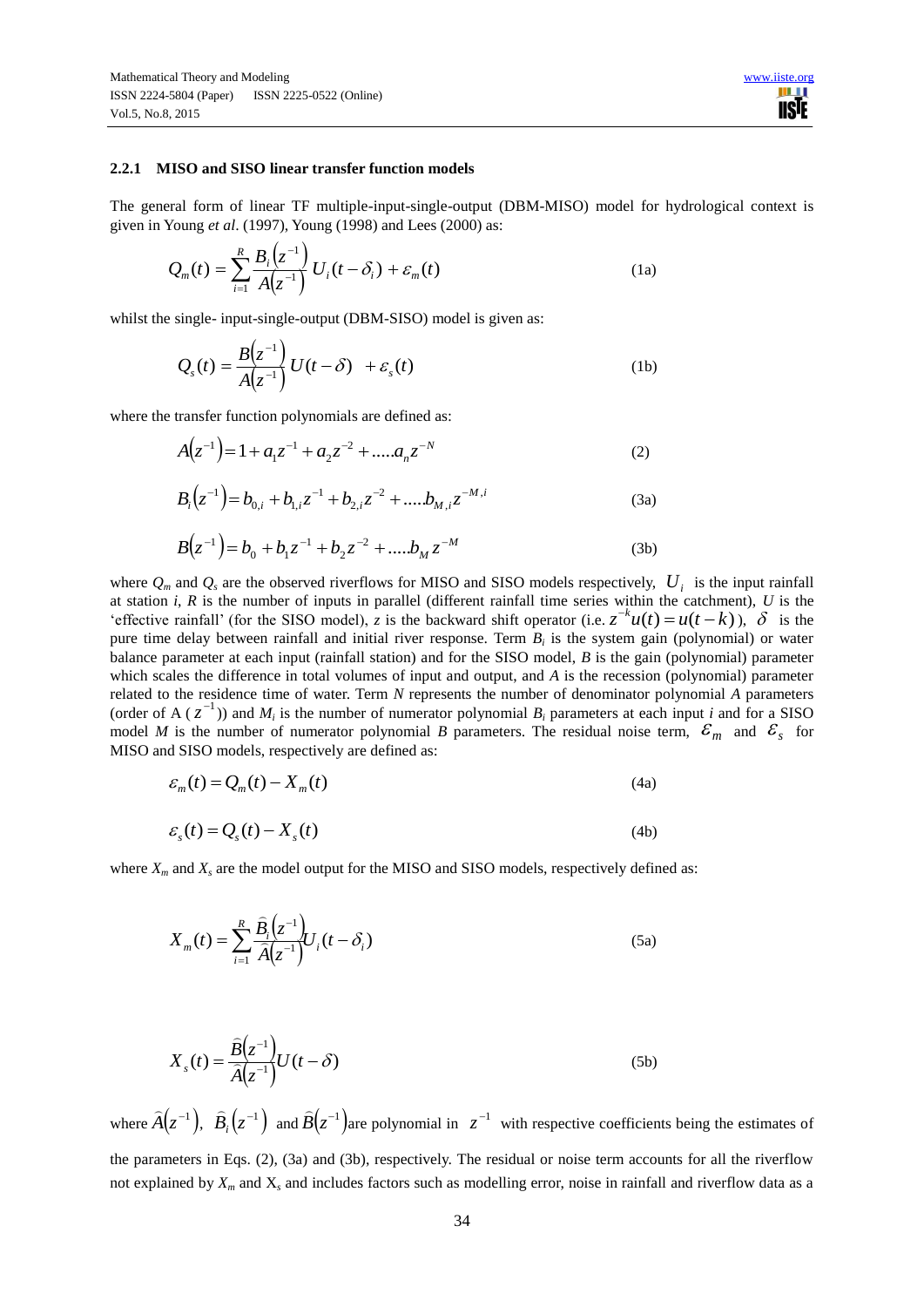result of measuring errors e.g. faulty recording instruments, approximations made in the calibration of rating curves and the effects of unobserved inputs (Young, 2003).

#### **2.2.2 SISO non-linear transfer function model**

The riverflow generation process is inherently non-linear process due to the effects of varying subsurface moisture (FAO, 1981; Young and Beven, 1994; Chappell *et al*., 1999). Within the SISO DBM methodology the Bedford Ouse Sub-Model (BOSM) (Young, 2001; Chappell *et al*., 2004b, 2006) was used to model the non-linear component of the rainfall-riverflow generation process. The general form of the model is given in Chappell *et al*. (2004b, 2006) as:

$$
U(t) = R(t)\theta_u(t) \tag{6}
$$

$$
\theta_u(t) = \theta_u(t-1) + \frac{1}{\tau_u} \{ R(t) - \theta_u(t-1) \}
$$
\n(7)

where  $U(t)$  is the effective rainfall (mm); *R (t)* is the average (gross) rainfall (mm);  $\theta_u(t-1)$  is the storage variable (probably shallow unsaturated zone) at the previous time step (mm);  $\tau_{u}$  is the dimensionless non-linearity term for the whole catchment response. The non-linearity term  $(\tau_u)$  is obtained by an iterative process applied to the BOSM and the transfer function expressions with the objective function set at a higher coefficient of determination  $(R<sub>t</sub><sup>2</sup>)$  (Young, 2001; Lees, 2000) and a minimum Young Information Criterion (YIC) (Young and Beven, 1994; Lees, 2000; Young, 1998, 2001, 2003) with  $\theta_u$  initially set as zero. The IHACRES model (Jakeman *et al*., 1990; Jakeman and Hornberger, 1993) has also been used in the modelling of non-linear behaviour in the rainfall-riverflow process (e.g. see: Post and Jakeman, 1996; Sefton and Howarth, 1998; Young, 2001). This model is an extension of the BOSM approach, which includes temperature effects.

#### **2.2.3 MISO non-linear transfer function model**

The identification of the effects of non-linearity on the riverflow generation within the DBM MISO model was investigated by converting the MISO transfer function model (Eq. (1)) into an equivalent SISO model based on the relative steady-state gains of each of the rainfall inputs. Lees (2000) and Lekkas and Onof (2006) have applied this approach successfully using State Dependent Parameter (SDP) analysis (Young and Beven, 1994; Young, 2001, 2003, 2006) to investigate the non-linear behaviour of the River Trent and River Ali Efenti catchments in UK and Greece, respectively. In this study, the Bedford Ouse Sub-Model (BOSM) (Chappell *et al*., 2004b, 2006) was used to investigate the effects of non-linearity on the riverflow generation process in the Twifo Praso catchment.

For rainfall inputs  $(U_R)$  into the model (i.e. Eq. (1)), the resultant linear model relating the rainfall inputs to the riverflow Q (t) is given as:

$$
Q_m(t) = \frac{1}{A(z^{-1})} \Big[ B_1(z^{-1}) U_1(t - \delta_1) + B_2(z^{-1}) U_2(t - \delta_2) + \dots + B_R(z^{-1}) U_R(t - \delta_R) \Big] + \varepsilon_t \tag{8}
$$

when all  $B_i$  and  $A$  are first order, then  $B_i$ ,  $B_2$ , ..., and  $B_R$  are the gain parameters due to the rainfall inputs  $U_{I_i}$  $U_2, \ldots$ , and  $U_R$  respectively, *A* is the recession parameters,  $\delta_1, \delta_2, \ldots$ , and  $\delta_R$  are the delays on the respective inputs. The steady state gain (SSG) due to each rainfall input is calculated by setting  $z^{-1}$  =1 (Lees, 2000) in the transfer function model (Eq. (8)). The SSG due to each input are defined as:

$$
SSG_1 = \frac{\sum B_1}{\sum A} \qquad ; SSG_2 = \frac{\sum B_2}{\sum A}; \ \ldots \quad ; \ \ SSG_R = \frac{\sum B_R}{\sum A} \tag{9}
$$

The relative steady state gains (*RSSGs*) are obtained by dividing each of the *SSGs* by the minimum of the *SSGs* (*minSSG*) (see: Lees, 2000)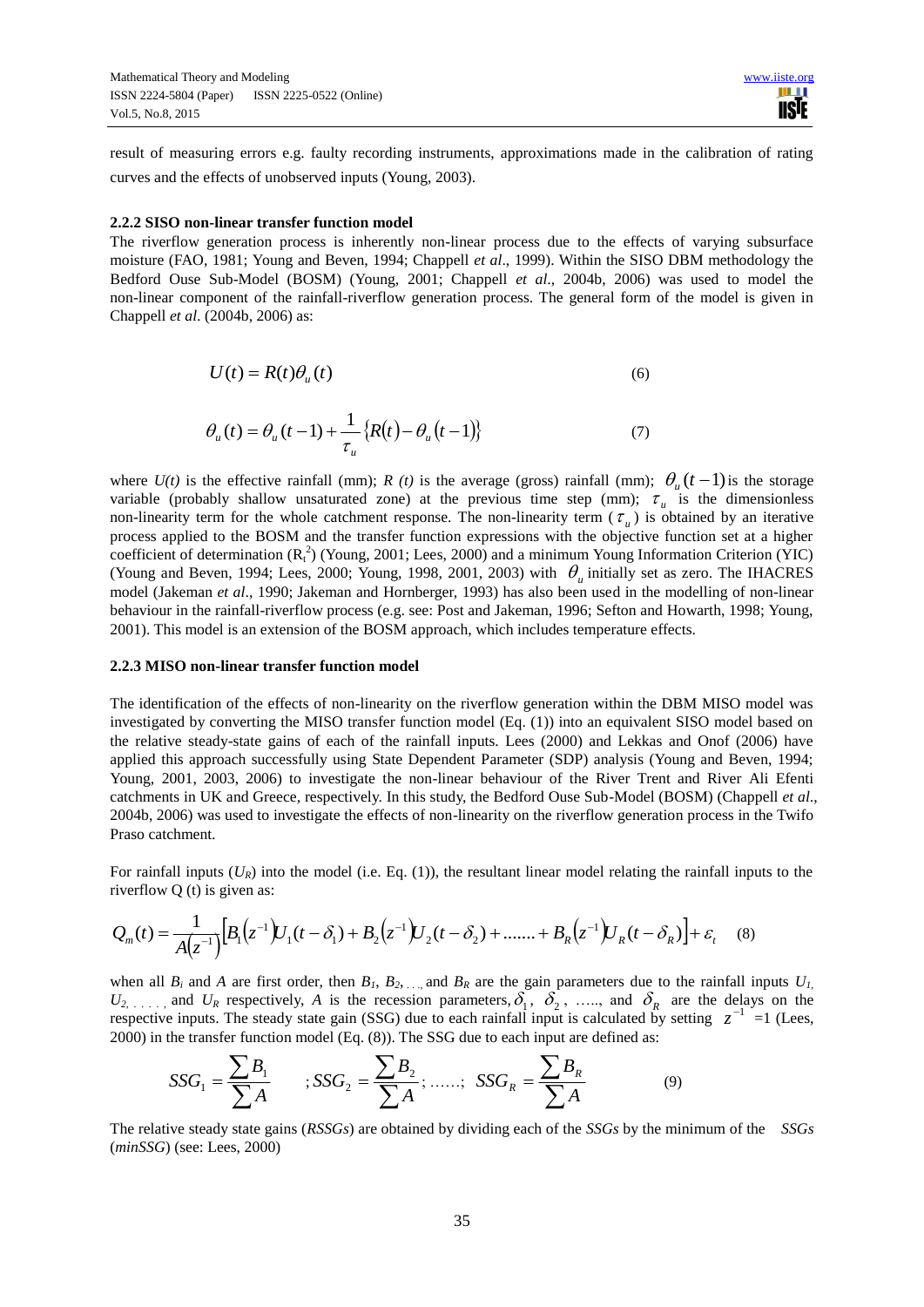$$
RSSG_1 = \frac{SSG_1}{\min SSG}; RSSG_2 = \frac{SSG_2}{\min SSG}; \dots; RSSG_R = \frac{SSG_R}{\min SSG}
$$
(10)

Therefore, the new equivalent single input rainfall  $(U_{EOR})$  based on the *RSSGs* from which the effects of the presence of non-linearities could be investigated is given by:

$$
U_{EQR}(t) = U_1(t - \delta_1)(RSSG_1) + U_2(t - \delta_2)(RSSG_2) + \dots + U_R(t - \delta_R)(RSSG_R)
$$
(11)

The model is now converted to an equivalent SISO model incorporating variation in the rainfall inputs into the model through their relative steady state gains (*RSSGs*). This technique contrasts with the Thiessen Polygon approach which weights raingauge totals by the surrounding representative areas. As pointed out by Cluckie *et al*. (1990), Kothyari and Singh (1999) and Lees (2000), the characteristics of riverflow response can be influenced by the spatial variation of the rainfall input into the model. The non-linear behaviour in the rainfall and riverflow process was modelled by the application of the Bedford Ouse Sub-Model (BOSM) as in the SISO approach. Recalling Eqs. (6) and (7) the model is given as (Chappell *et al*., 2004b, 2006):

$$
U_{EFF}(t) = U_{EQR}(t)\theta_u(t)
$$
\n(12)

where

$$
\theta_u(t) = \theta_u(t-1) + \frac{1}{\tau_u} \left\{ U_{EQR}(t) - \theta_u(t-1) \right\} \tag{13}
$$

where  $U_{EFF}(t)$  is the effective rainfall (mm);  $U_{EQR}$  is the equivalent rainfall (mm) from Eq. (13);  $\theta_u(t-1)$  is the unsaturated zone storage variable at the previous time step (mm) with the first value of  $\theta_u$  set as zero;  $\tau_u$ is the dimensionless non-linearity term for the whole catchment response.

#### **2.2.4 Normalisation of 'effective rainfall' produced by non-linear sub-models**

In order to maintain mass balance following the non-linear transform, the effective rainfall from the BOSM non-linear rainfall filter is normalised by the observed catchment average rainfall R. For the SISO model the normalised effective rainfall *Ue* is given in Chappell *et al*. (1999) as:

$$
Ue(t) = U(t) \left( \frac{\sum R(t)}{\sum U(t)} \right)
$$
 (14)

and similarly for a MISO model the normalised effective rainfall  $U_{NE}$  is given as:

$$
U_{NE}(t) = U_{EFF}\left(t\right) \left(\frac{\sum U_{EQR}(t)}{\sum U_{EFF}\left(t\right)}\right) \tag{15}
$$

The normalised effective rainfall is then used as input into the DBM MISO and SISO models and utilising the Simplified Recursive Instrumental Variable (SRIV) algorithm, which is so fundamental to the DBM toolbox (Young, 1985, 1991; Taylor *et al*., 2007), a range of transfer function models were identified. Using the Young Information Criteria (YIC; Young and Beven, 1994; Young *et al*., 1997; Young, 2001) and coefficient of determination  $(R_t^2)$ , (Lees, 2000; Young, 2001) the DBM model that explained the data well and had an acceptable physical interpretation was selected.

A flow chart of the DBM-MISO approach with three rainfall stations  $U_1$ ,  $U_2$  and  $U_3$  as inputs in parallel as an illustration of the approach is shown in Fig. 5.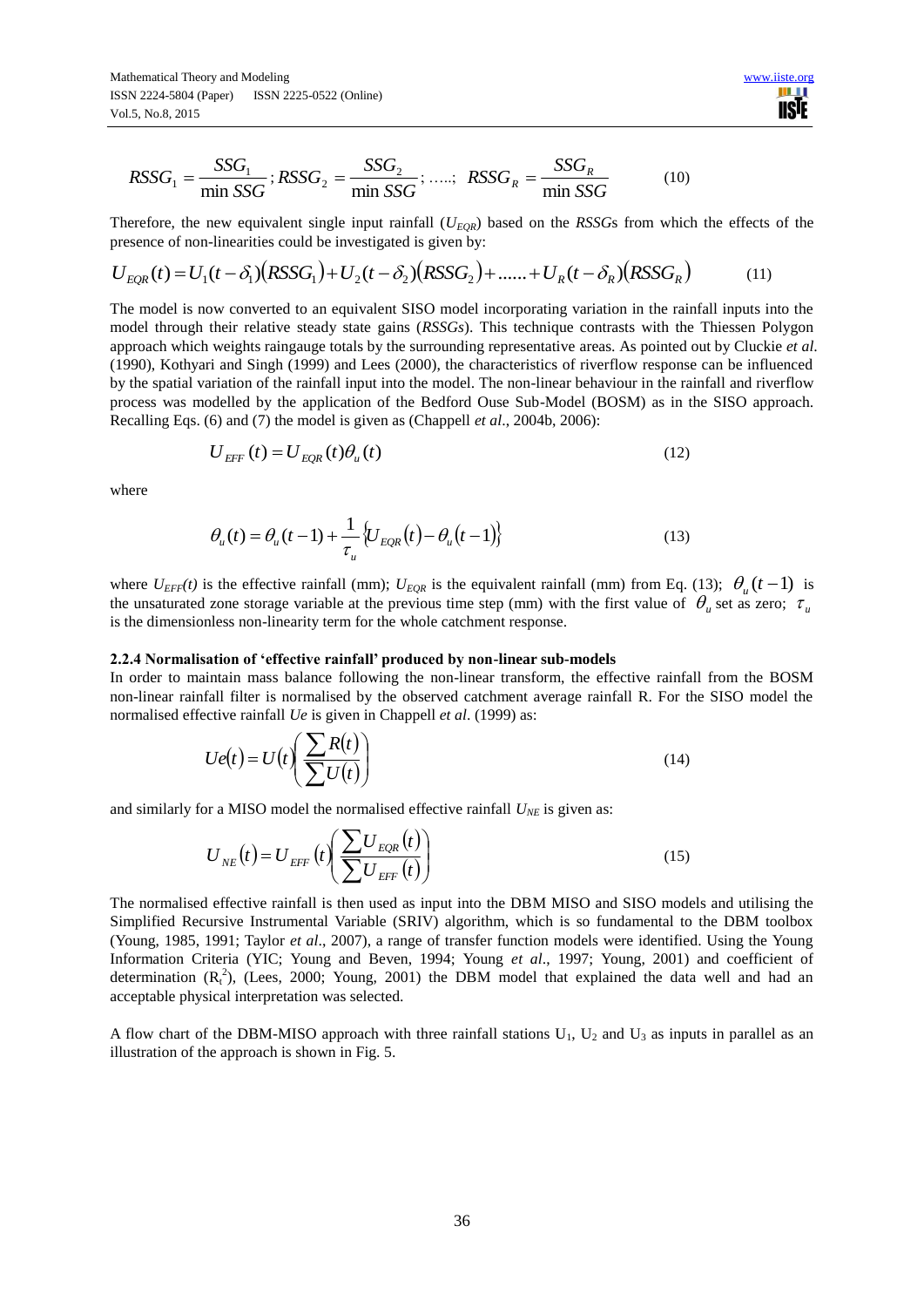![](_page_8_Figure_1.jpeg)

![](_page_8_Figure_2.jpeg)

**Figure 5.** A flow chart showing the modelling procedure of the DBM-MISO approach using three rainfall stations, U1, U2 and U3 as inputs in parallel into the model. TF1, TF2 and TF3 are linear TF models of inputs U1, U2 and U3 respectively and  $X<sub>m</sub>$  is the model output (Flows).

# **2.3 Rainfall integration methods evaluated**

The aim of the methodology adopted in this study is to identify models using multiple rainfall inputs (DBM-MISO models) integrated in different ways including into several new single-input time-series for subsequent SISO modelling. This should improve our understanding of the relationship between spatially distributed rainfall and the lumped output, and the best method of identifying the optimal riverflow simulation efficiency with the fewest parameters. Six separate methodologies were used to derive the optimal input time-series, which were all transformed using the BOSM non-linear filters (i.e. Eqs. (6) and (7) for DBM-SISO modelling and Eqs. (12) and (13) for DBM-MISO modelling).

The methods tested were:

1. SISO model using data from all the eleven rain gauges, in the 20,778 km<sup>2</sup> River Pra catchment gauged at Twifo Praso averaged arithmetically (see: Mutreja, 1984; Linsley *et al*., 1988; Shaw, 1994). The arithmetic averaging is usually good for moderately flat catchments with uniformly distributed network of rain gauges where there is less spatial variability in rainfall depths (Mutreja, 1984; Linsley *et al*., 1988; Shaw 1994). However, this approach is applied to test its suitability for the catchment. The method is called 1-ARTH.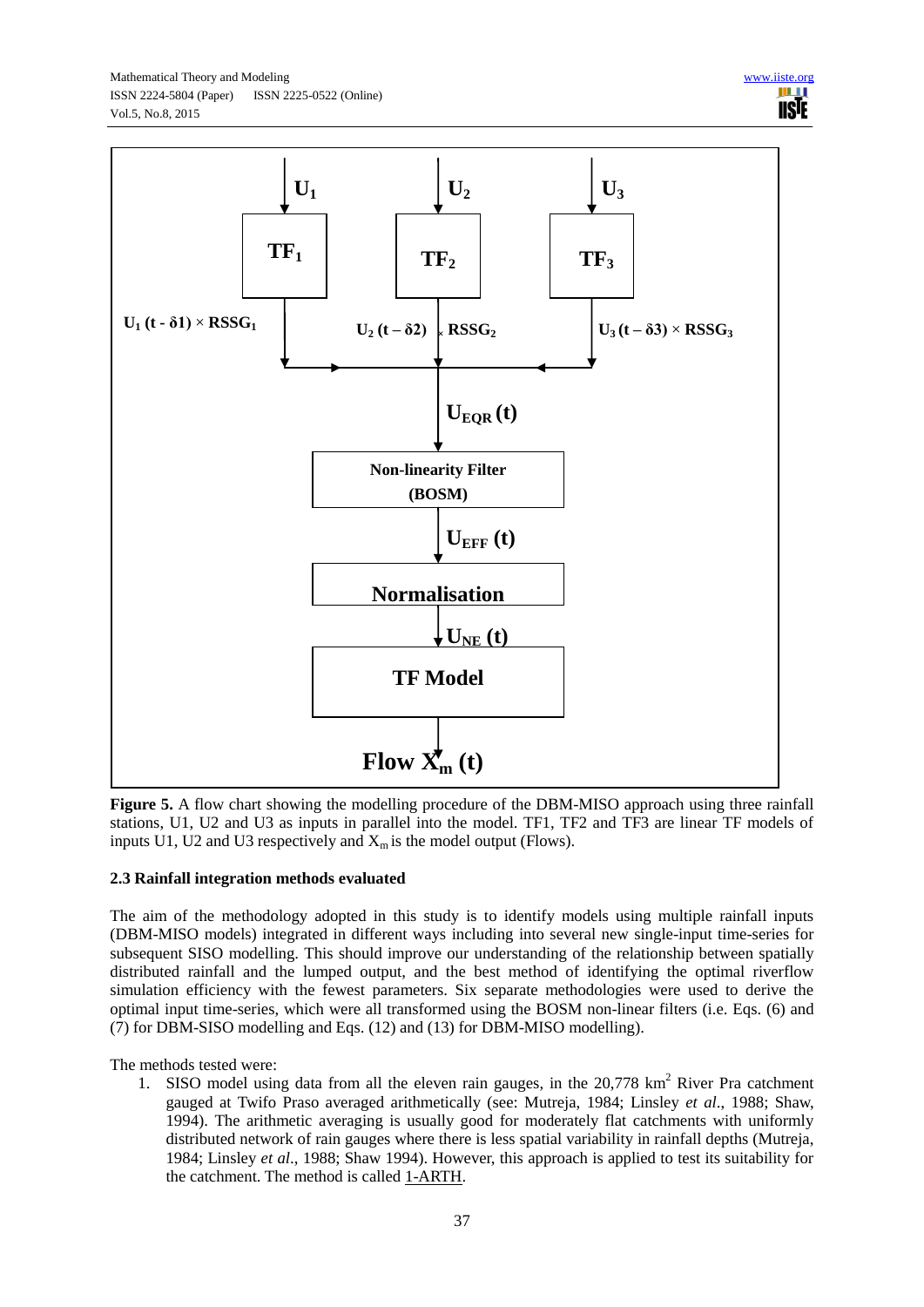- 2. SISO model using data from all eleven rain gauges averaged by the Thiessen polygon method (Mutreja, 1984; Linsley *et al*., 1988; Shaw, 1994). The Thiessen polygon approach like the 'Arithmetic average method' also normally requires an adequate network of rain gauges and it is generally unsuitable for mountainous catchments because of orographic effects, which is not accounted for by the areal coefficients (Mutreja, 1984; Shaw, 1994). Usually, the technique copes well with uneven distribution of rain gauges (Ward and Robinson, 1990). It is applied here to access its suitability in the efficient modelling of riverflow generation within the catchment. The method is called 2-THIESSEN.
- 3. SISO modelling of each rainfall time series individually to find the rain gauge time-series producing the highest simulation efficiencies. This method is applied to find out the possibility of using a single rainfall station to model the riverflow of a large  $20,778$  km<sup>2</sup> tropical catchment and also determine which of the rainfall stations best links with the riverflow generation process within the catchment. The method is called 3-SINGLE.
- 4. DBM-MISO model with all eleven rain gauges to identify a MISO model comprising only rain gauges producing positive SSGs with the riverflow, and to use the positive SSGs to weight the relative contributions of each selected raingauge within a lumped rainfall estimate for use in a SISO model. This methodology is adopted to produce an efficient model for a catchment with sparsely network of rainfall stations by using all rainfall stations as input. The rain gauges producing negative steady state gains are neglected because they are deemed to be unrealistic in hydrological sense since adding them will reduce flow. The method is called 4-SSG POSITIVE .
- 5. Derive a DBM-MISO model based on those rain gauges producing a SISO linear rainfall-riverflow model with an  $R_t^2 \geq 0.6$ , and to use the SSGs of the higher efficiency models to weight the relative contribution of each selected gauge within a lumped rainfall estimate for a SISO model. This approach is used to select rainfall stations, which are closely linked to the riverflow generation process in the catchment and also limit the number of inputs to the model in order to avoid over- parameterisation of the resulting model. The method is called 5-RT60.
- 6. Take rain gauge time-series producing positive SSGs in a DBM-MISO model and combine in pairs and threes, to find which combination produces the highest efficiency MISO model, and the highest efficiency SISO model (when weighted by the RSSGs). The method is called 6-SSG POSITIVE AND PAIRS. This approach is to find which of the rainfall station combinations are well connected to the riverflow dynamics.

# **3. Results and Discussion**

# **3.1 Value of DBM-MISO technique rainfall-riverflow modelling**

The application of the SISO modelling methods and the MISO approach to the daily rainfall and riverflow data of the 20,778 km<sup>2</sup> Twifo Praso catchment for the 1978 water year within the six separate methodologies resulted in efficient models for the simulating of riverflow from the rainfall data.

# **3.1.1 DBM-SISO model of arithmetically averaged rainfall**

For every daily time-step the rainfall data for the eleven stations in and around the Twifo Praso basin (Fig. 1) were integrated with an arithmetic average (Mutreja, 1984; Linsley *et al*., 1988; Shaw 1994). The SISO model with the BOSM non-linear filter gave efficiency  $(R_t^2)$  of 0.8487 and a YIC of -7.676 (Table 1; Fig. 6).

# **3.1.2 DBM-SISO model of rainfall averaged using Thiessen Polygon method**

For every daily time-step, the rainfall data for the eleven rain gauges in and around the Twifo Praso basin (Fig. 1) were integrated into a single value by weighting each gauge according to its representative area of the catchment, following the Thiessen Polygon method (Mutreja, 1984; Linsley *et al*., 1988; Shaw 1994). The SISO model, again with a BOSM non-linear filter gives efficiency  $(R<sub>t</sub><sup>2</sup>)$  of 0.7794 and a YIC of -6.918 (Table 1; Fig. 6). Normally, the Thiessen Polygon method copes better with an uneven rain gauge distribution to give a more representative catchment-mean rainfall (Mutreja, 1984; Linsley *et al*., 1988; Ward and Robinson, 1990; Shaw 1994), and expected to give a more efficient model. However, the model efficiency  $(R_t^2)$  and parameter efficiency (YIC) is worse at 0.7794 and -6.918 respectively, (Table 1; Fig. 6). It may be that in the case of the Twifo Praso catchment the area weighting gives less emphasise to those rain gauge records which are more strongly linked with the Twifo Praso riverflow compared to the simple arithmetic averaging technique.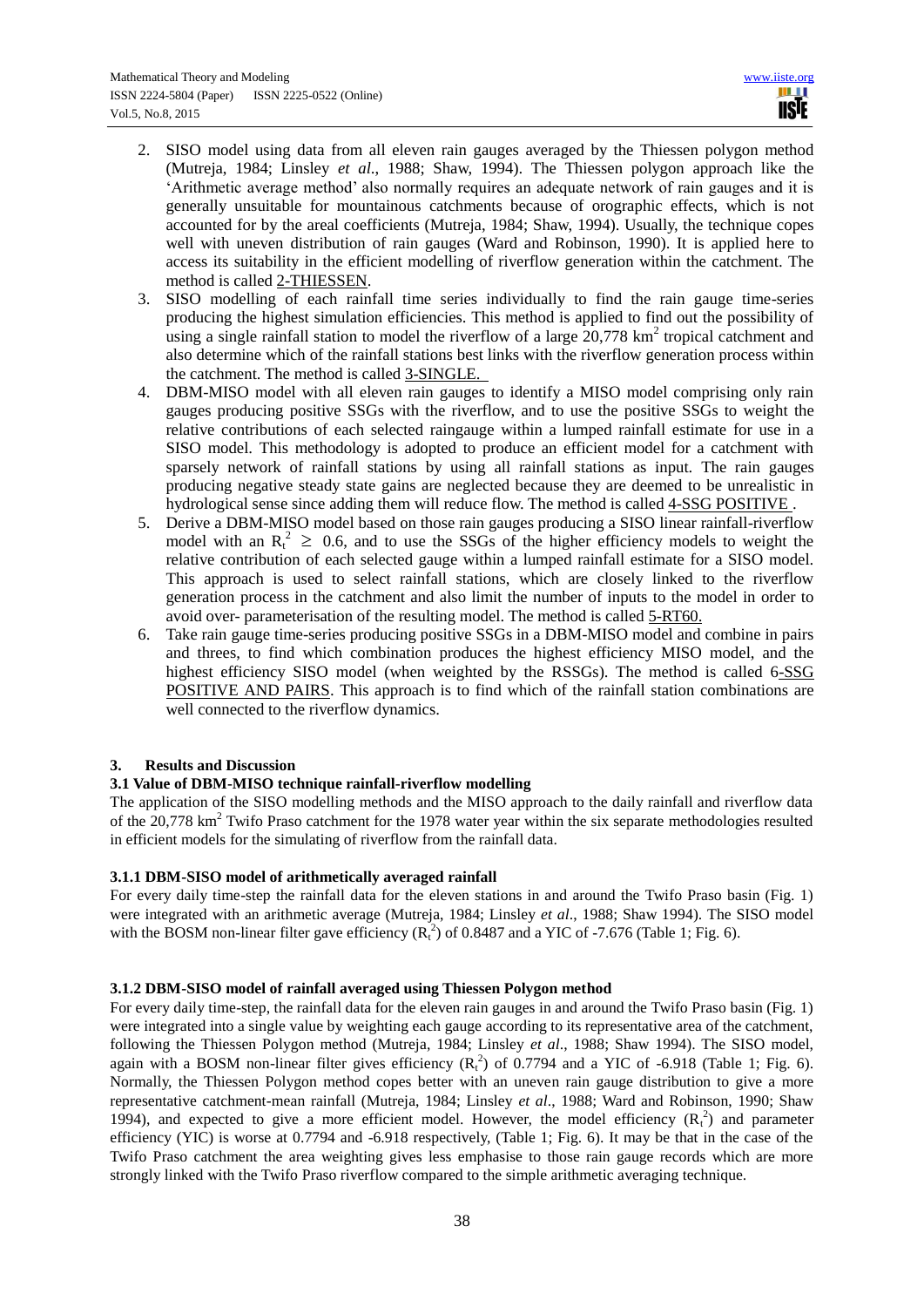## **3.1.3 DBM-SISO model of each rain gauge time-series separately**

To examine whether some rain gauge time-series are indeed more closely linked with the riverflow dynamics than others, the relationship between rainfall for individual stations to the riverflow generated at the  $20,778 \text{ km}^2$ scale was modelled. Of the eleven rain gauge time-series examined, the Dunkwa records from 30 km North west of the Twifo Praso riverflow station gave the highest efficiency of 0.8465, with a YIC of -8.433 (Table 1). This single rainfall time series in this humid tropical catchment, despite the localised convective nature of the rainfall (Acheampong, 1982; van de Geissen *et al*., 2001), was able to predict the riverflow almost as well as the arithmetic average of the rainfall from 11 rain gauges distributed throughout the catchment.

## **3.1.4 Modelling using rain gauges having DBM-MISO positive SSGs with riverflow**

A MISO model using all the eleven rain gauges records as input was used to predict Twifo Praso riverflow. Several of the rainfall records produced negative steady state gains (i.e. adding the record decreased the simulated riverflow), which is considered as less physically/hydrologically realistic. Six of the rain gauges (i.e. those at Asamankese, Oda, Nkawkaw, Dunkwa, Kumasi and Ofinso) produced positive SSGs (Table 2). A further non-linear model with input based on the relative SSGs (i.e. RSSGs; see Eq. (11)) of these six rainfall records was run with a BOSM non-linear filter and produced an efficiency  $(R<sub>t</sub><sup>2</sup>)$  of 0.9006 and a YIC of -0.9047 (Table 1; Fig. 6). This model has a much higher efficiency than the SISO models based on single rain gauge records, arithmetically averaged records and Thiessen Polygon integrated records. The YIC was also better (i.e. more negative) indicating that the model was not over-parameterised, despite the increase in number to 14 parameters (i.e. 6 RSSGs, 3  $\delta$ s: 2 from two of the six inputs and 1 from the final model, 1  $\tau_u$ , 1  $\Re$ , 1 P, 1 TC and 1 SSG: Table 1). In an attempt to reduce the parameter numbers, a SISO model, where the six rainfall records are lumped, was identified. This model gave a slightly worse model  $(R<sub>t</sub><sup>2</sup> 0.8841)$  with a poorer YIC of -8.533 (Table 1; Fig. 6) despite the smaller number of parameters (i.e. 6 from 1  $\tau_u$ , 1  $\delta$ , 1  $\Re$ , 1 P, 1 TC and 1 SSG: Table 1).

**Table 1. Non-linear** DBM model parameters identified for the Twifo Praso catchment (20778.0 km<sup>2</sup> ) using BOSM as a non-linear filter with MISO model compared with six rainfall stations lumped (SISO), all the rainfall stations (11) lumped, Thiessen rainfall input (11 rain gauges: SISO) and the rain station with the highest SSG used as the only input (SISO) models. The rainfall stations are Asamankese, Nkawkaw, Oda, Dunkwa, Kumasi and Ofinso which were selected based on the **Positive SSG Criteria.**

|                        | Type of input into the model |                |             |             |                |
|------------------------|------------------------------|----------------|-------------|-------------|----------------|
| Parameter              | Positive SSGs                | Six rain       | Eleven rain | Thiessen    | Rain gauge     |
| and                    | based on six                 | gauges with    | gauges      | input; 11   | with the       |
| <b>Statistics</b>      | rain gauges                  | positive SSGs  | lumped      | Rain gauges | highest SSG as |
|                        | (MISO)                       | lumped         | (SISO)      | (SISO)      | input i.e.     |
|                        |                              | (SISO)         |             |             | Dunkwa (SISO)  |
| eff.                   | 0.8262                       | 0.7060         | 0.6322      | 0.5841      | 0.7125         |
| eff.NL                 | 0.9006                       | 0.8841         | 0.8487      | 0.7794      | 0.8465         |
| Model order            | $21*$                        | $\overline{2}$ | [1 1 2]     | [1 1 1]     | 10             |
| <b>YIC</b>             | $-9.047$                     | $-8.533$       | -7.676      | $-6.918$    | $-8.433$       |
| $\tau_{\rm u}$         | 30                           | 30             | 30          | 30          | 30             |
| $\mathfrak{R}$         | $-0.9066$                    | $-0.9045$      | $-0.8901$   | $-0.9051$   | $-0.9297$      |
| $\sigma(\mathfrak{R})$ | 0.0035                       | 0.0042         | 0.0063      | 0.0066      | 0.0029         |
| P                      | 0.00056                      | 0.0118         | 0.0143      | 0.0114      | 0.0101         |
| $\sigma(P)$            | 0.00002                      | 0.0005         | 0.0008      | 0.0008      | 0.0004         |
| TC (days)              | 10.197                       | 9.9632         | 8.5923      | 10.0316     | 13.7241        |
| SSG                    | 0.006                        | 0.1240         | 0.1301      | 0.1201      | 0.1434         |
| No. of                 | 14                           | 6              | 6           | 6           | 5              |
| parameters             |                              |                |             |             |                |

**NB**: eff.<sub>L</sub> and eff.<sub>NL</sub>: Nash and Sutcliffe (1970) efficiency  $R_t^2$  for linear and non-linear model; Model order: [No. of denominators, numerators, pure time delays]; YIC: Young Information Criterion;  $\Re$ : recession parameter;  $\sigma$  ( $\Re$ ); standard deviation of recession parameter; P: production parameter;  $\sigma$ (P): standard deviation of production parameter; TC: time constant; SSG: steady state gain of the transfer function;  $\tau_{u}$ : BOSM non-linearity term. \* Model order for the normalised effective rainfall input from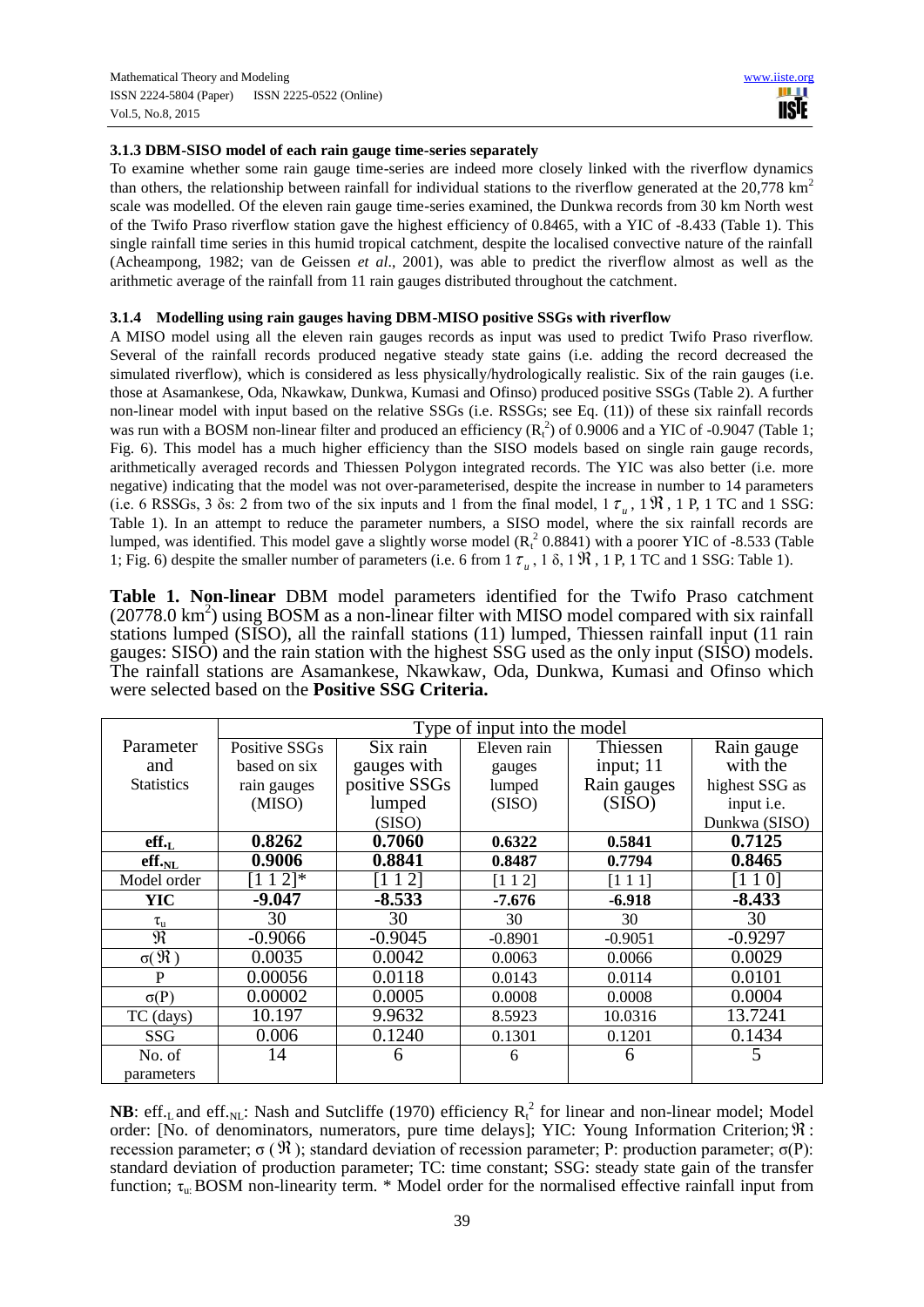the equivalent rainfall with additional parameters (see: Eq. (13)).

**Table 2.** Model order and steady state gains of the respective rainfall inputs from the DBM TF MISO linear modelling of flows of River Pra at Twifo Praso

| Input | Rainfall Station   | Model order             | <b>SSG</b> | Remark                 |
|-------|--------------------|-------------------------|------------|------------------------|
| u1    | Koforidua          | [111]                   | $-0.0225$  | Exclude from the model |
| u2    | <b>Asamankese</b>  | [110]                   | 0.0221     | Include in the model   |
| u3    | <b>Nkawkaw</b>     | [111]                   | 0.0313     | Include in the model   |
| u4    | Oda                | $[110]$                 | 0.0196     | Include in the model   |
| u5    | <b>Twifo Praso</b> | [110]                   | $-0.0240$  | Exclude from the model |
| uб    | <b>Dunkwa</b>      | [110]                   | 0.1622     | Include in the model   |
| u7    | <b>Obuasi</b>      | [111]                   | $-0.0753$  | Exclude from the model |
| u8    | Kumasi             | $[110]$                 | 0.1254     | Include in the model   |
| u9    | <b>Nkawie</b>      | [111]                   | $-0.0528$  | Exclude from the model |
| u10   | <b>N</b> suta      | [110]                   | $-0.0437$  | Exclude from the model |
| u11   | <b>Ofinso</b>      | $\perp$ $\perp$ $\perp$ | 0.0177     | Include in the model   |

**Table 3.** Results of linear transfer function rainfall and riverflow modelling of flows of River Pra at Twifo Praso in the River Pra basin using individual rainfall stations in the catchment as input into the model (i.e. SISO approach)

| Inputs         | Rainfall Station   | Model   | $R_t^2$ | <b>YIC</b> |
|----------------|--------------------|---------|---------|------------|
|                | Koforidua          | 110]    | 0.3696  | $-4.921$   |
| $\mathbf{2}$   | <b>Asamankese</b>  | [310]   | 0.6969  | $-6.681$   |
| 3              | Nkawkaw            | [211]   | 0.3969  | $-6.749$   |
| $\overline{4}$ | Oda                | [111]   | 0.4163  | $-5.005$   |
| 5              | <b>Twifo Praso</b> | $[112]$ | 0.1627  | $-4.666$   |
| 6              | Dunkwa             | [113]   | 0.7086  | $-7.047$   |
| 7              | Obuase             | 113     | 0.2973  | $-5.094$   |
| 8              | <b>Kumasi</b>      | [113]   | 0.7348  | $-7.423$   |
| 9              | Nkawie             | [310]   | 0.5151  | $-6.653$   |
| 10             | Nsuta              | [112]   | 0.5731  | $-5.637$   |
| 11             | Ofinso             |         | 0.5856  | $-6.161$   |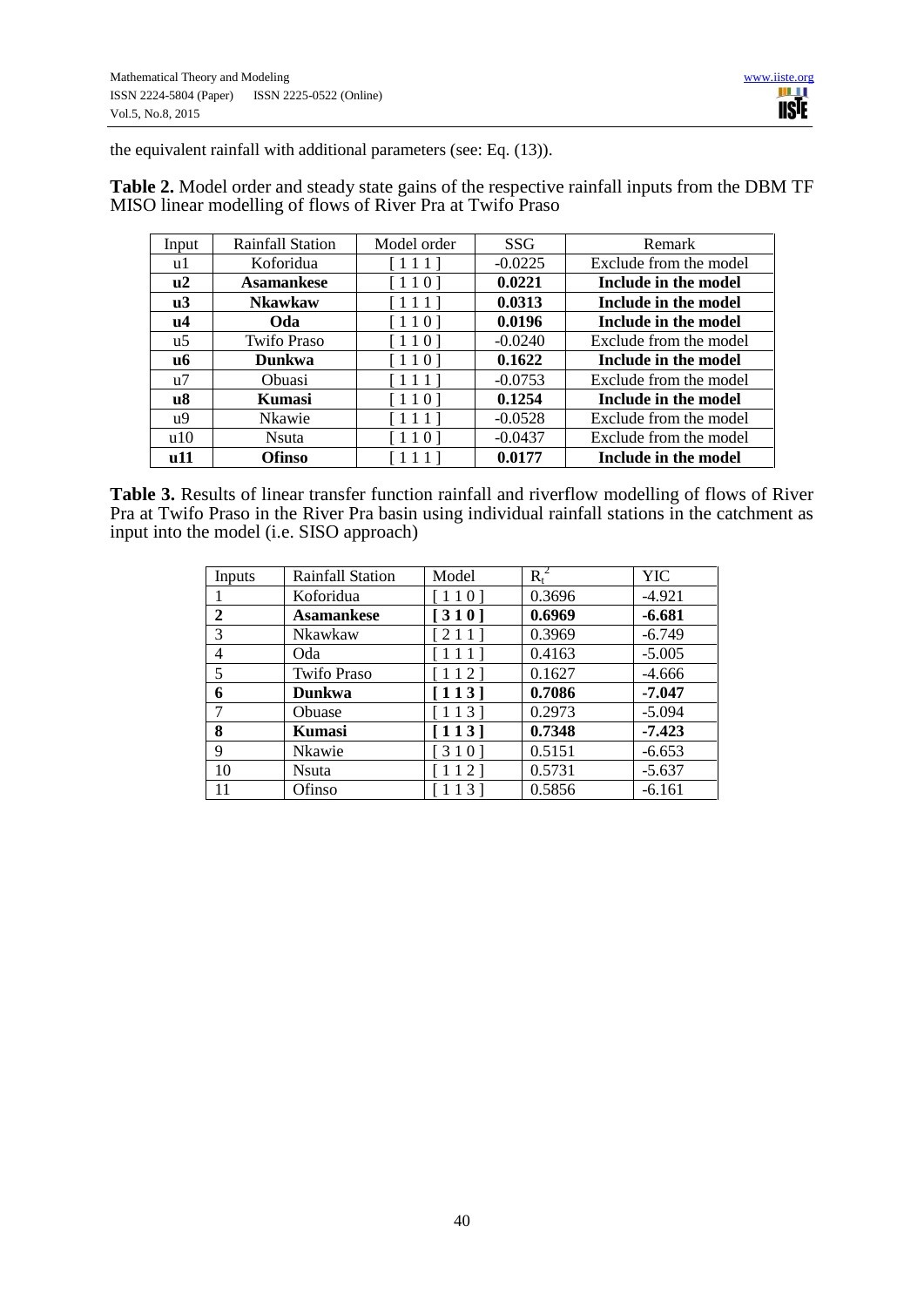**Table 4.** Non-linear DBM model parameters identified for the Twifo Praso catchment (20778.0  $km<sup>2</sup>$ ) using BOSM as a non-linear filter with MISO model compared with three selected rainfall stations lumped (SISO), all the rainfall stations (11) lumped (SISO), Thiessen rainfall input (11 rain gauges: SISO) and rain gauge with the highest linear efficiency as input models. The rainfall stations are Asamankese, Kumasi and Dunkwa which were selected based on the Efficiency Criteria.

|                        | Type of input into the model |            |             |             |                       |
|------------------------|------------------------------|------------|-------------|-------------|-----------------------|
|                        | Three rain                   | Three rain | Eleven rain | Thiessen    | Rain station with the |
| Parameters and         | gauges as                    | gauges     | gauges      | input; $11$ | highest linear        |
| statistics             | inputs                       | Lumped     | lumped      | Rain gauges | efficiency as input   |
|                        | (MISO)                       | (SISO)     | (SISO)      | (SISO)      | (SISO) i.e. Kumasi    |
| eff.                   | 0.7985                       | 0.8012     | 0.6322      | 0.5841      | 0.6801                |
| eff. <sub>NL</sub>     | 0.9131                       | 0.9167     | 0.8487      | 0.7794      | 0.8369                |
| Model order            | $[1 1 1]$ *                  | [1 1 2]    | [1 1 2]     | [1 1 1]     | [1 1 2]               |
| <b>YIC</b>             | $-9.328$                     | $-9.529$   | $-7.676$    | $-6.918$    | $-8.292$              |
| $\tau_{\rm u}$         | 30                           | 30         | 30          | 30          | 30                    |
| $\mathfrak{R}$         | $-0.9083$                    | $-0.9173$  | $-0.8901$   | $-0.9051$   | $-0.9252$             |
| $\sigma(\mathfrak{R})$ | 0.0032                       | 0.0027     | 0.0063      | 0.0066      | 0.0033                |
| P                      | 0.0032                       | 0.0102     | 0.0143      | 0.0114      | 0.0087                |
| $\sigma(P)$            | 0.0001                       | 0.0003     | 0.0008      | 0.0008      | 0.0003                |
| TC (days)              | 10.3974                      | 11.5856    | 8.5923      | 10.0316     | 12.8636               |
| SSG                    | 0.0347                       | 0.1231     | 0.1301      | 0.1201      | 0.1166                |
| No. of                 |                              | 6          | 6           | 6           | 6                     |
| parameters             | 11                           |            |             |             |                       |

**NB**: eff.<sub>L</sub> and eff.<sub>NL</sub>:Nash and Sutcliffe (1970) efficiency  $R_t^2$  for linear and non-linear model; Model order: [No. of denominators, numerators, pure time delays]; YIC: Young Information Criterion;  $\Re$ : recession parameter;  $\sigma$ (  $\Re$  ); standard deviation of recession parameter; P: production parameter;  $\sigma$ (P): standard deviation of production parameter; TC: time constant; SSG: steady state gain of the transfer function;  $\tau_{u}$ : BOSM non-linearity term. \* Model order for the normalised effective rainfall input from the equivalent rainfall with additional parameters (see: Eq. (13)).

**Table 5.** The best six combinations of two and three rainfall stations from the six selected stations with positive SSGs.

| Inputs        | Rainfall stations            | <b>YIC</b> |        |
|---------------|------------------------------|------------|--------|
| uu1, uu5      | Asamankese, Kumasi           | $-5.4019$  | 0.7397 |
| uu2, uu4      | Nkawkaw, Dunkwa              | $-4.9023$  | 0.7322 |
| uu2, uu3      | Nkawkaw, Akim Oda            | $-4.8693$  | 0.6841 |
| uu1, uu4      | Asamankese, Dunkwa           | $-4.7305$  | 0.7499 |
| uu1, uu3, uu5 | Asamankese, Akim Oda, Kumasi | $-4.7121$  | 0.7488 |
| uu1, uu3, uu4 | Asamankese, Akim Oda, Dunkwa | $-4.6267$  | 0.7611 |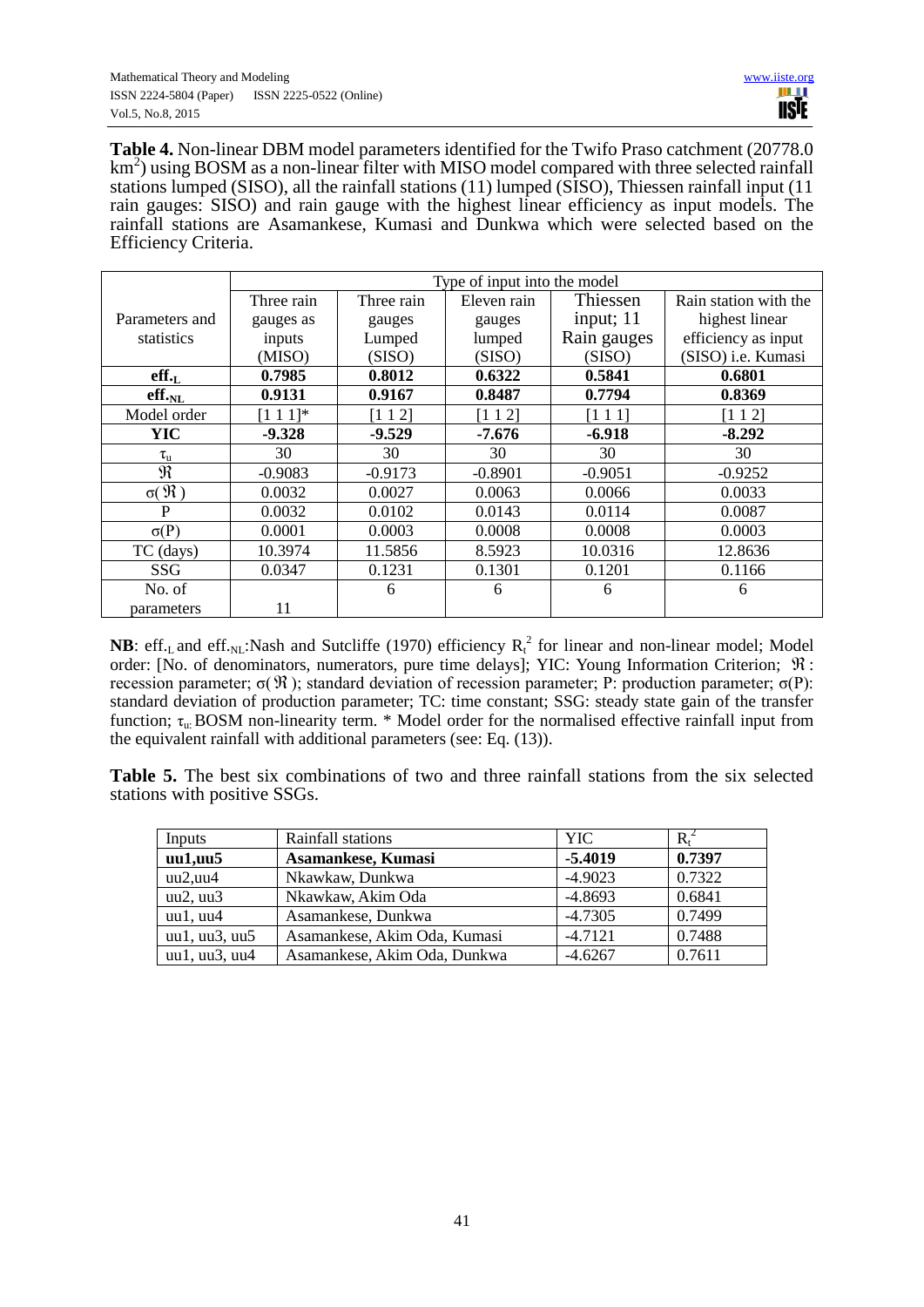**Table 6.** First order non-linear DBM model parameters identified for the Twifo Praso catchment  $(20778.0 \text{ km}^2)$  using BOSM as a non-linear filter with MISO model compared with two selected rainfalls stations lumped (SISO), all the rainfall stations (11) lumped (SISO), Thiessen rainfall input (11 rain gauges: SISO) and rain gauge with the highest linear efficiency as input models. The rainfall stations are Asamankese and Kumasi which were selected based on the **Pairing Criteria**

|                             | Type of input into the model |           |             |             |                       |
|-----------------------------|------------------------------|-----------|-------------|-------------|-----------------------|
|                             | Two rain                     | Two rain  | Eleven rain | Thiessen    | Rain station with the |
| Parameters and              | gauges as                    | gauges    | gauges      | input; 11   | highest linear        |
| statistics                  | inputs                       | lumped    | lumped      | rain gauges | efficiency as input   |
|                             | (MISO)                       | (SISO)    | (SISO)      | (SISO)      | (SISO) i.e. Kumasi    |
| $\textbf{eff.}_L$           | 0.8106                       | 0.8009    | 0.6322      | 0.5841      | 0.6801                |
| $\textbf{eff.}_{\text{NL}}$ | 0.9200                       | 0.8990    | 0.8487      | 0.7794      | 0.8369                |
| Model order                 | $[1 1 0]$ *                  | [1 1 2]   | [1 1 2]     | [111]       | [1 1 2]               |
| <b>YIC</b>                  | $-9.680$                     | $-9.238$  | $-7.676$    | $-6.918$    | $-8.292$              |
| $\tau_{\rm u}$              | 30                           | 30        | 30          | 30          | 30                    |
| $\mathfrak{R}$              | $-0.9194$                    | $-0.9264$ | $-0.8901$   | $-0.9051$   | $-0.9252$             |
| $\sigma(\mathfrak{R})$      | 0.0025                       | 0.0025    | 0.0063      | 0.0066      | 0.0033                |
| P                           | 0.0039                       | 0.0085    | 0.0143      | 0.0114      | 0.0087                |
| $\sigma(P)$                 | 0.0001                       | 0.0003    | 0.0008      | 0.0008      | 0.0003                |
| TC (days)                   | 11.8973                      | 13.0772   | 8.5923      | 10.0316     | 12.8636               |
| SSG                         | 0.0485                       | 0.1154    | 0.1301      | 0.1201      | 0.1166                |
| No. of                      |                              | 6         | 6           | 6           | 6                     |
| parameters                  | 9                            |           |             |             |                       |

**NB**: eff.<sub>L</sub> and eff.<sub>NL</sub>: Nash and Sutcliffe efficiency  $R_t^2$  for linear and non-linear model; Model order: [No. of denominators, numerators, pure time delays]; YIC: Young Information Criterion;  $\Re$ : recession parameter;  $\sigma$ ( $\Re$ ); standard deviation of recession parameter; P: production parameter;  $\sigma$ (P): standard deviation of production parameter; TC: time constant; SSG: steady state gain of the transfer function;  $\tau_{\rm u}$ : BOSM non-linearity term. \* Model order for the normalised effective rainfall input from the equivalent rainfall with additional parameters (see: Eq. (13)).

# **3.1.5 Modelling using rain gauges with a linear DBM-SISO model efficiency**   $(R_t^2)$  of 60 per cent

Purely linear transfer functions between individual rain gauge records and the Twifo Praso riverflow were estimated (Table 3). Those models considered to be 'behavioural' by having an  $R_t^2$  of 60 per cent and above (Beven and Freer, 2001) were identified for subsequent incorporation into a MISO model. Only rainfall stations Asamankese ( $R_t^2$  of 0.6969 or 70%), Dunkwa (0.7086) and Kumasi (0.7348) met this criterion. A non-linear DBM-MISO model using these 3 stations as inputs produced an efficiency of 0.9131 and YIC of -9.328 (Table 4; Fig. 7). Thus, this model had a better efficiency  $(R_t^2)$  and better YIC compared to the six rain gauges selected on the basis of DBM-MISO model positive SSGs (Table 1). By lumping the three rainfall records, a DBM-SISO non-linear model produced an even higher  $R_t^2$  of 0.9167 and even better YIC of -9.529 (Table 4; Fig. 7). Here parsimony helped to improve the model efficiency.

# **3.1.6 Pairs and threes of rain gauges having DBM-MISO positive SSGs with riverflow**

One further MISO-based methodology was attempted to help improve interpretation and simulation efficiency. The MISO model with eleven rain gauge produced positive SSGs for only six rain gauges (Table 2). Pairs and threes of rain gauge records sampled from the six records with positive SSGs produced a range of simulation with linear efficiency, the best six being shown in Table 5. Non-linear MISO modelling using the Asamankese and Kumasi rainfall records (i.e. pairs with higher YIC and  $R_t^2$ ) gave an efficiency of 0.9200 and YIC of -9.680 (Table 6; Fig. 8).

This is the highest efficiency achieved by any of the models attempted, and clearly matches the peak flow and recession characteristics of the Twifo Praso riverflow hydrograph (Fig. 8a) better than any of the other models (Figs. 6-8). Interestingly, the highest non-linear model using a single rainfall time-series, used the Dunkwa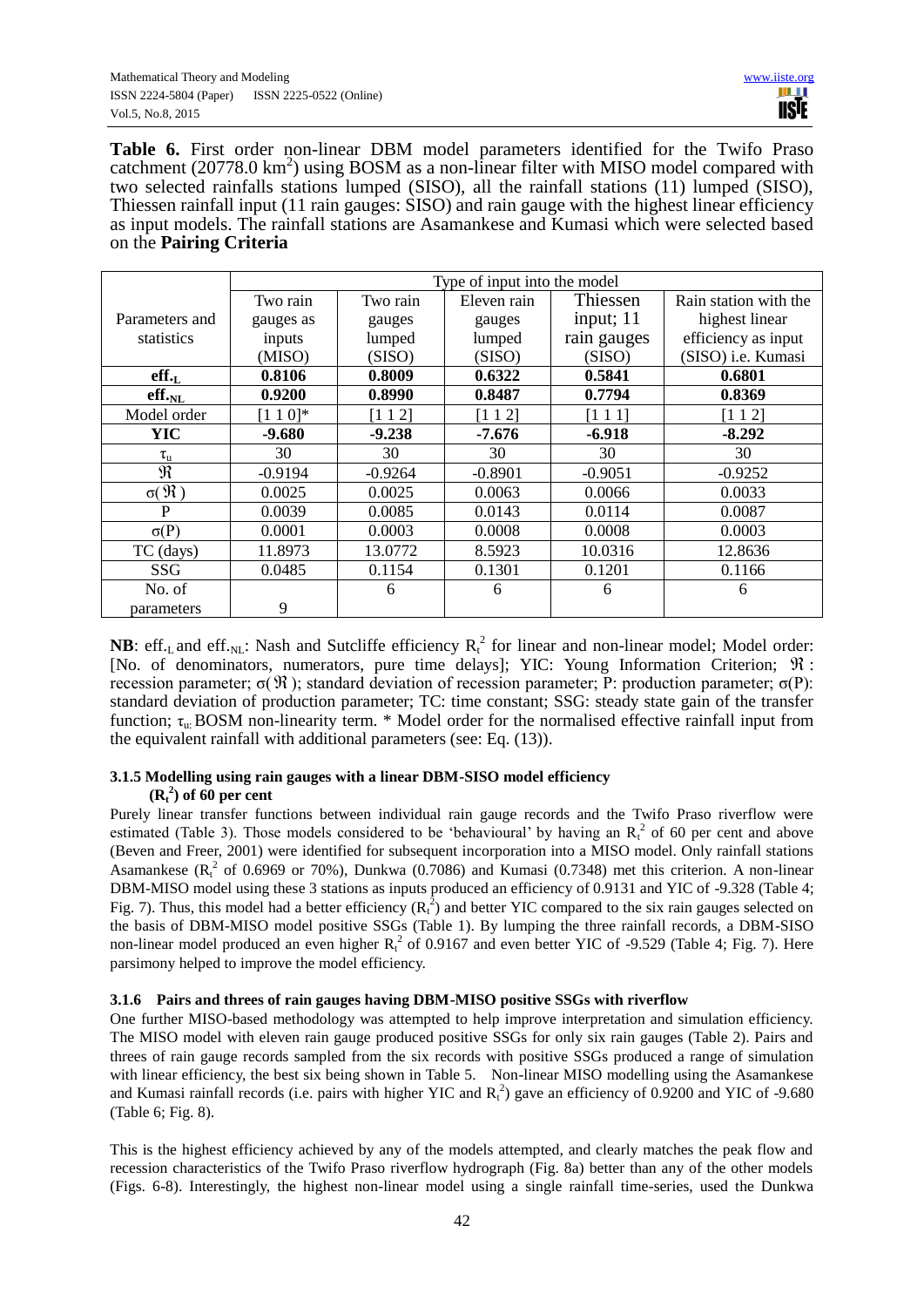records (Table 1:  $R_t^2$  0.8465; YIC -8.433) rather than those of Asamankese or Kumasi. Thus, the two raingauges located in the East and North of the Twifo Praso basin best characterised the riverflow dynamics.

The non-linear MISO model using Asamankese and Kumasi rainfall records is expressed as:

$$
X_m(t) = \frac{0.0039(0.0001)}{1 - 0.9194(0.0025)z^{-1}} U_{NE}(t)
$$
\n(16)

where  $U_{NE}$  is the normalised effective rainfall (from Eq. (15)), with no pure initial time delay and the standard errors on the parameters shown in the parenthesis.

Lumping the two rain gauges records into a SISO non-linear model, did, however reduce the efficiency to 0.8990 and YIC to -9.238 (Table 6), suggesting that the two separate rainfall inputs (Asamankese and Kumasi with 9 model parameters) were the most parsimonious DBM-MISO model for the simulation of the Twifo Praso riverflow. The time constant (TC) and the steady state gain (SSG) of the non-linear DBM-MISO model using the Asamankese and Kumasi records were 12 days and 0.05, respectively (Table 6). The TCs estimated for all the models are similar except the SSGs which that of the MISO model is low (Table 6). This is possible because the modelled amount of the effective rainfall entering the system is very high because of the *RSSG*s (see: Eq. (11)) which were used to transform the MISO model to SISO type.

#### **3.2 Optimal model performance**

The DBM-MISO approach based on the selection of inputs using the 'Pairs' and 'Threes' criterion performed better than the 'Efficiency' criteria and the 'Positive SSG' criteria and all the scenario inputs of the SISO approach in terms of both  $R_t^2$  and YIC (i.e. 0.9200 and -9.680; Table 6). The model (i.e. the 'Pair' criterion model) predicted the peak and recession flows of the observed riverflows of Twifo Praso better than any of the other models by using only two rain gauges located at Kumasi and Asamankese (Fig. 8a).

The nine parameters estimated for the technique (i.e. 'Pairs' criterion) is comparable to the six parameters estimated for the scenario inputs of the SISO approaches. This demonstrates the potential of DBM-MISO technique to model large catchments in the tropics without over-parameterisation (i.e. using few parameters). Kothyari and Singh (1999) report of the successful modelling of rainfall to riverflows of the 17,157  $km^2$ Narmada catchment in India by using MISO approach. Yawson *et al*.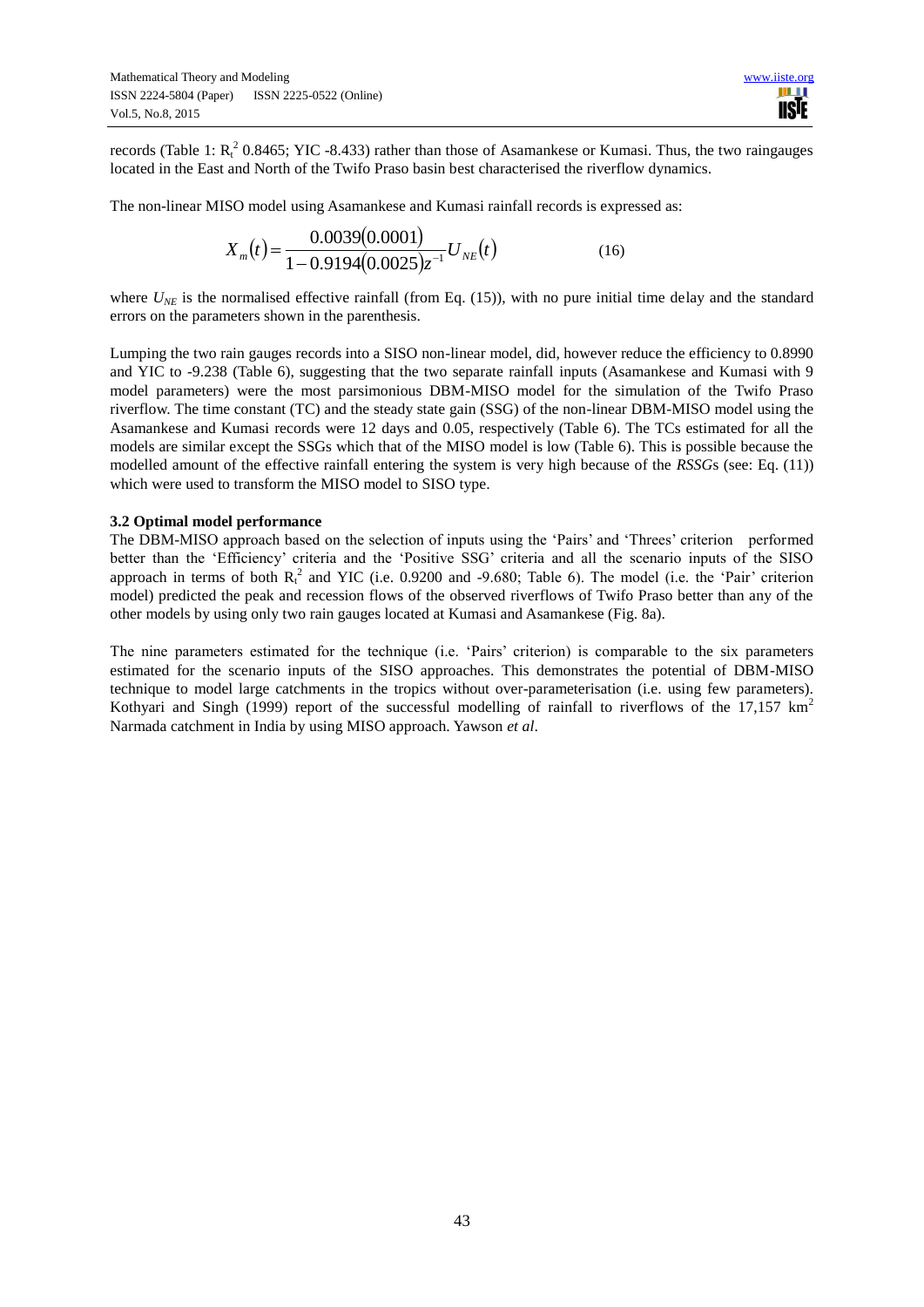![](_page_15_Figure_2.jpeg)

**Figure 6** Flows predicted by non-linear transfer function model (green) against observed flows (blue). a) MISO approach based on positive steady state gains criteria, b) SISO; six inputs lumped (i.e. Asamankese, Nkawkaw, Akim Oda, Dunkwa, Kumasi and Ofinso), c) SISO; all stations lumped, d) SISO; Thiessen average input (11 stations) and e) SISO; station with the highest SSG as input (i.e. Dunkwa) showing the models ability to capture the dynamics of the rainfall riverflow generating mechanism in the Twifo Praso catchment, during the 1978 water year (i.e. 1st March, 1978-28th February, 1978).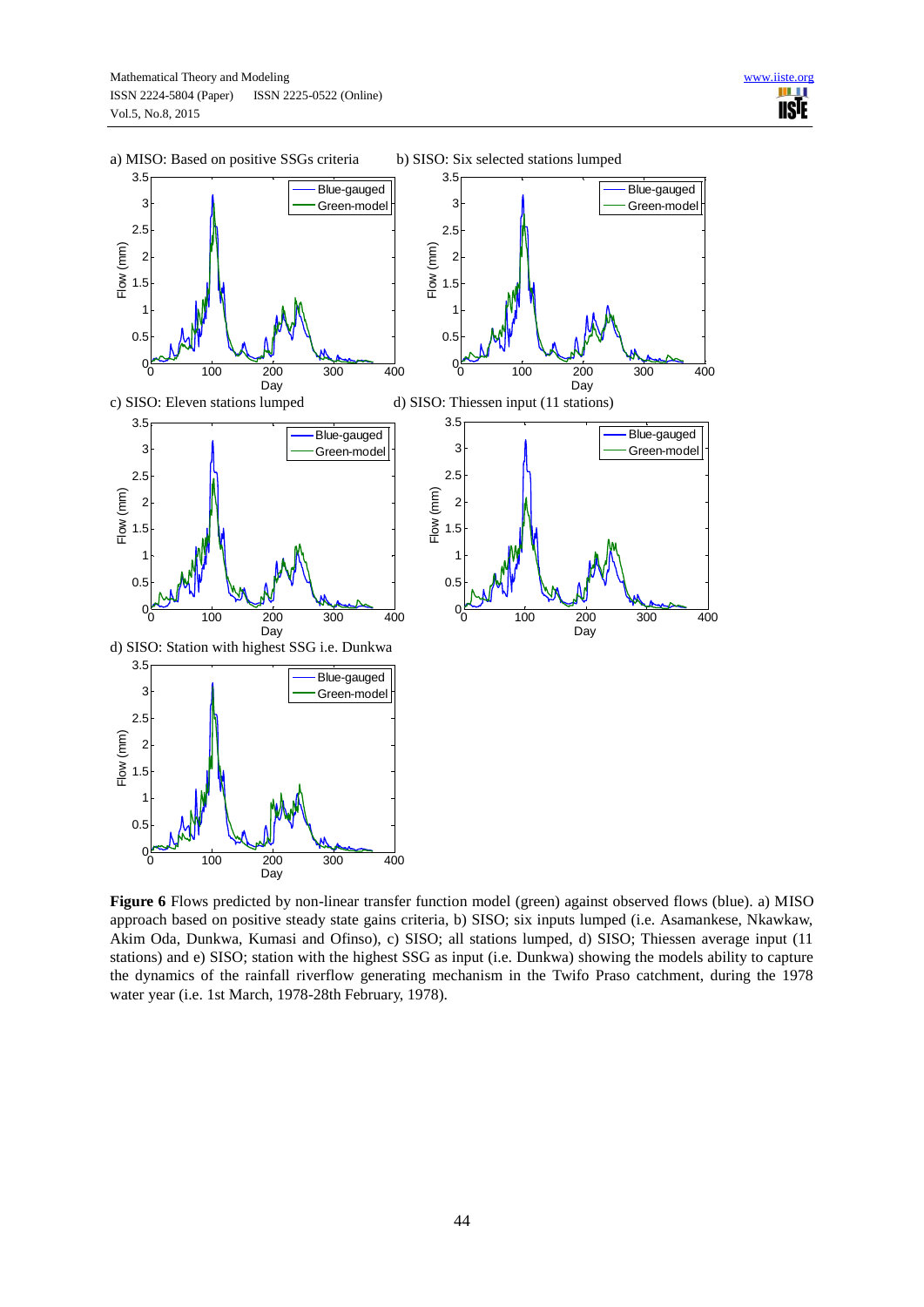![](_page_16_Figure_2.jpeg)

**Figure 7.** Flows predicted by non-linear transfer function model (green) against observed flows (blue). a) MISO approach based on efficiency criteria, b) SISO; three inputs lumped (i.e. Kumasi, Asamankese and Dunkwa), c) SISO; all stations lumped, d) SISO; Thiessen average input (11 stations) and e) SISO; station with the highest linear efficiency as input (i.e. Kumasi) showing the models ability to capture the dynamics of the rainfall riverflow generating mechanism in the Twifo Praso catchment, during the 1978 water year (i.e. 1st March, 1978-28th February, 1978).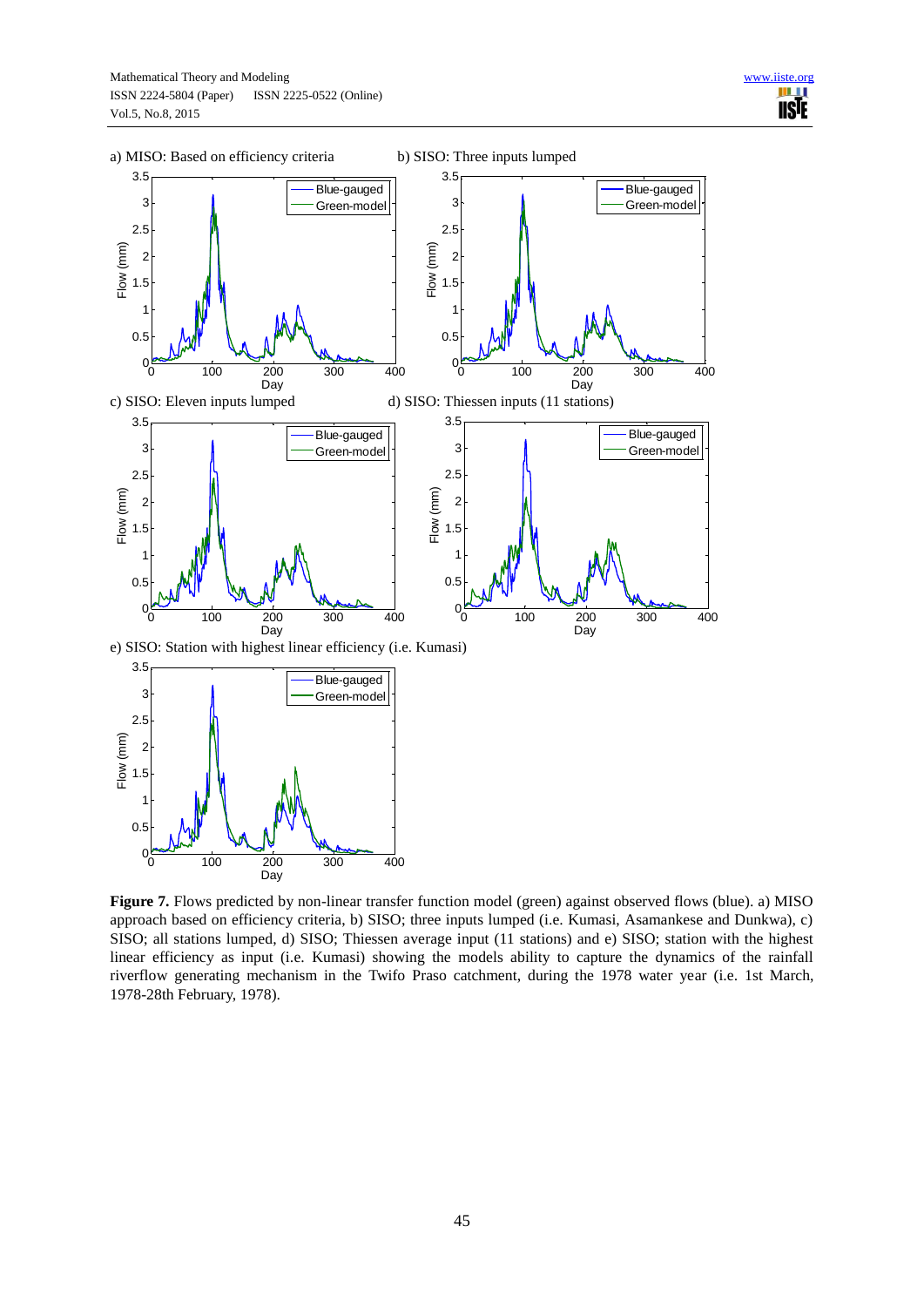![](_page_17_Figure_3.jpeg)

e) SISO: Station with highest linear efficiency (i.e. Kumasi)

![](_page_17_Figure_5.jpeg)

**Figure 8**. Flows predicted by non-linear transfer function model (green) against observed flows (blue). a) MISO approach based on pairing criteria, b) SISO; two inputs lumped (i.e. Asamankese and Kumasi), c) SISO; all stations lumped, d) SISO; Thiessen average input (11 stations) and e) SISO; station with the highest efficiency as input (i.e. Kumasi) showing the models ability to capture the dynamics of the rainfall riverflow generating mechanism in the Twifo Praso catchment, during the 1978 water year (i.e. 1st March, 1978 - 28th February, 1978)

(2005) have used MISO approach to model the flows of 33,066  $km<sup>2</sup>$  Kilombero basin in Tanzania. This study and these applications of MISO approach suggest that the technique should be considered for the modelling of rainfall to riverflows in large catchments in the tropics, particularly, in catchments with sparse network of rainfall stations, using the DBM-MISO approach. The DBM-MISO technique presented here provides a parsimonious approach with degree of freedom in the choice of input data in addition to the objective and statistical manner the models are identified. Generally, the MISO approach is a 'low cost' technique for the modelling of rainfall to riverflow in catchments with sparse network of rainfall stations as highlighted by Kothyari and Singh (1999).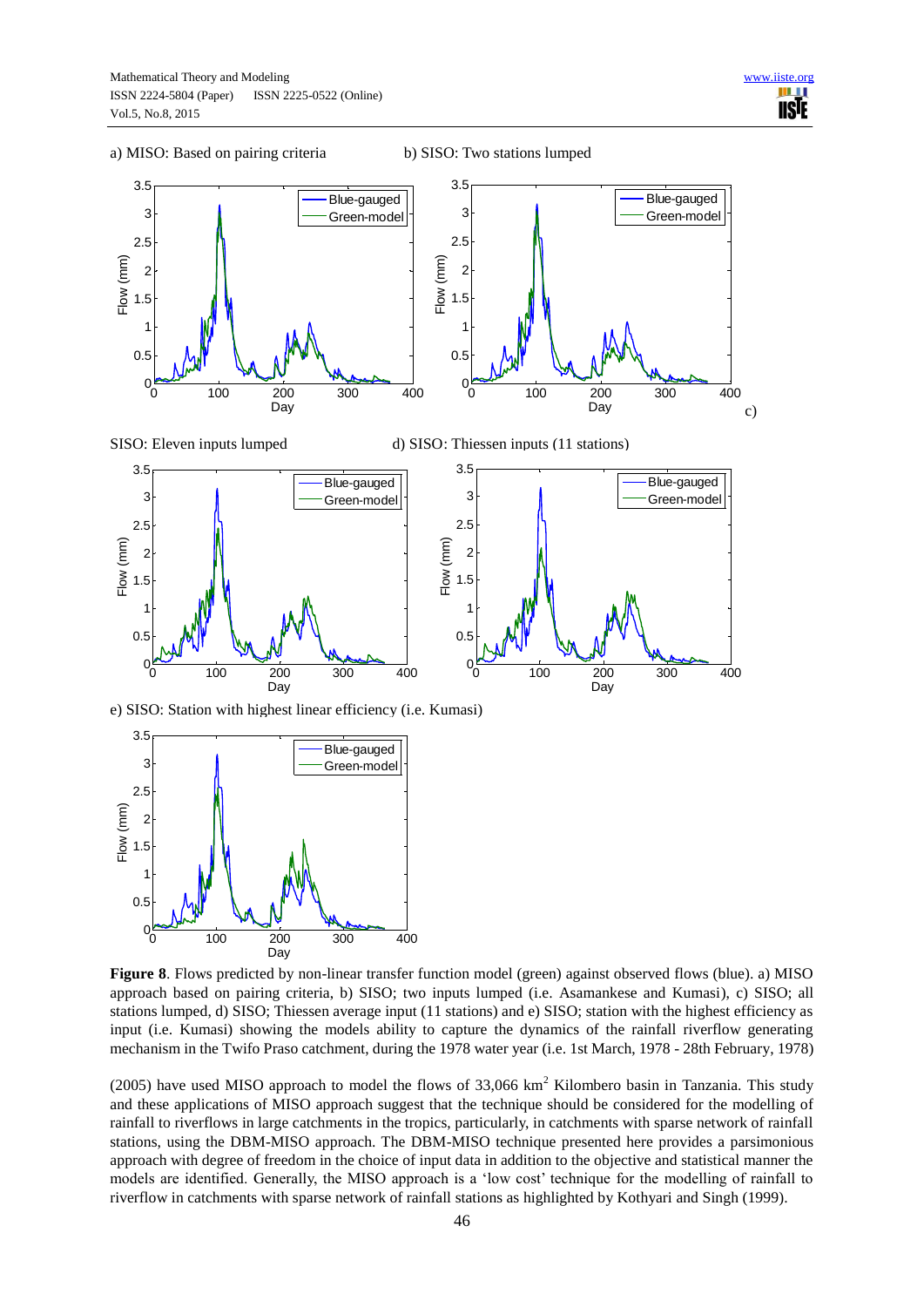However, the excellent performance of individual stations used alone as input into the model need consideration. For instance, the performance of Dunkwa (Table 1) which was also the station with the highest SSG when all the rainfall stations were used as inputs (Table 2) has revealed that, in a large catchment with sparse network of rainfall stations like the Twifo Praso catchment, it is possible one of the rainfall stations may be capable of modelling the flows, despite the convective nature of the rainfall distribution in the area (Acheampong, 1982; van de Geissen *et al*., 2001). The input scenarios of the SISO approach also indicate that in SISO rainfall-riverflow modelling which involves the lumping of rainfall stations, it may be possible to improve the performance of the model if some of the stations are excluded from the lumping process.

#### **4. Conclusions**

The application of the DBM-MISO technique (Young *et al*., 1997; Young, 1998), including the conversion of the inputs into SISO type using the relative SSGs of the inputs in order to facilitate ease of the investigation of non-linear behaviour (Lees, 2000; Lekkas and Onof, 2006) in Ghana, is probably the first of its kind in the tropics. The approach was able to model the riverflows of the Twifo Praso catchment effectively. The MISO approach uses separate rainfall in parallel as input into the model and integrates spatial variation in the rainfall into the model (Kothyari and Singh, 1999). The application of the DBM TF MISO approach to the 20778 km<sup>2</sup> Twifo Praso catchment and the analysis of the results yielded the following four conclusions:

1. The DBM-MISO approach based on the pairing criteria using Kumasi and Asamankese raingauge data as inputs required only 9 parameters and captured most of the dynamics of the rainfall-riverflow generating mechanism in the Twifo Praso catchment more efficiently, as compared to the other modelling approaches. This shows the potential of the DBM-MISO technique to model flows of large catchments in the tropics with only a few parameters.

2. The performance of the DBM approach using some of the rainfall stations alone as input (SISO) was excellent. Notably the rainfall station at Dunkwa alone gave an  $R_t^2$  of 0.8465 and YIC of -8.433. This demonstrates that large catchments like the 20,778 km<sup>2</sup> Twifo Praso catchment with a sparse network of rainfall stations could be modelled by using only one of the rainfall stations as input into the model.

3. The scenario modelling based on the SISO approach has revealed that the performance of rainfall-riverflow modelling based on the lumping (i.e. averaging) of rainfall stations could be enhanced by excluding some of the stations from the lumping process. This approach may be suitable for catchments with sparse network of rainfall stations where lumping in a SISO approach may not give a representative value.

4. The DBM-MISO rainfall-river flow modelling technique and the scenario inputs of SISO methodology, which have evolved out of this study, are innovative approaches for the advancement of the DBM technique and hydrological studies in Ghana and the tropics as a whole. The approach is recommended for application in other catchments in the country and the tropics to ascertain its versatility.

## **Acknowledgements**

The authors wish to thank the Meteorological Service Agency and the Hydrological Service Department in Accra, Ghana for the rainfall and riverflow data, respectively.

## **References**

Acheampong, P. K., 1982. Rainfall anomaly along the coast of Ghana-Its nature and causes. Geographical Annaler 64A (3-4), 199-211.

Ampadu, B., Chappell, N. A. and Kasei, R. A. (2013a) Rainfall-riverflow modelling approaches: Making a choice of Data-based Mechanistic (DBM) modelling approach for data limited catchments: A Review. *Canadian Journal of Pure and Applied Sciences* 7 ( 2): 2571- 2580 Ampadu, B., Chappell, N. A. and Tych, W. (2013b) Data-Based Mechanistic modelling of rainfall to riverflow of large nested tropical rainforest catchments in Ghana. *Canadian Journal of Pure and Applied Sciences* 7 ( 2): 2195-2201

Blackie, J. R. 1979. The use of conceptual models in catchment research. East African Agricultural and Forestry Journal, 45 (Special issue), 36 - 42.

Calver, A., Wood, W. L., 1995. The Institute of Hydrology Distributed Model. In: Singh V.P (Ed), Computer models of watershed hydrology. Water Resources Publications, Highlands Ranch, Colorado, USA. pp 595-626

Chappell, N. A., Tych, W., Yusop, Z., Rahim, N. A., Kasran, B., 2004a. Spatial Significant effects of selective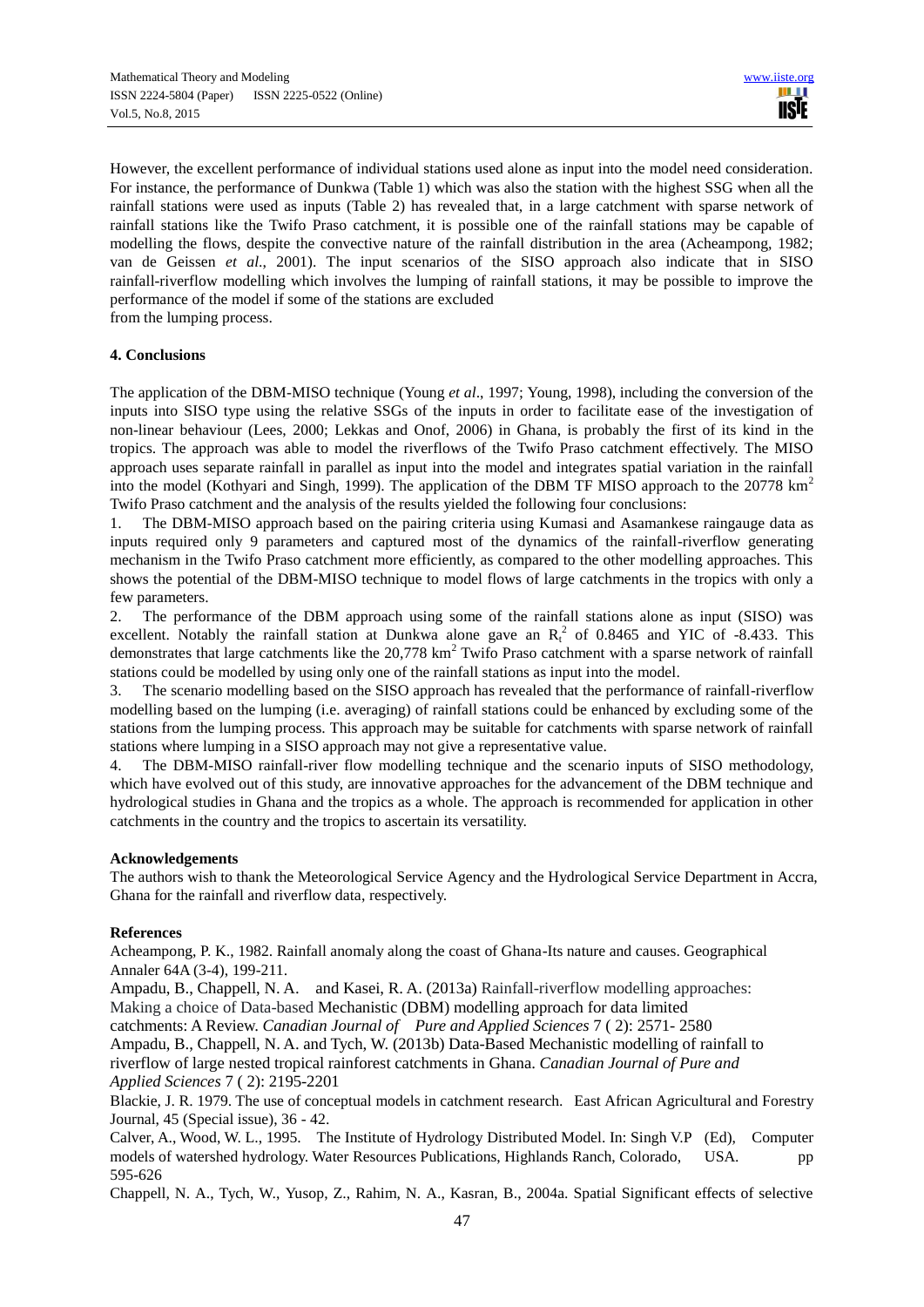Brujinzeel, L.A. (Eds), Forest, Water and People in the Humid Tropics. pp. 513-533. Chappell, N. A., Bidin, K., Sherlock, M. D., Lancaster, J. W., 2004b. Parsimonious spatial representation of tropical soils within dynamic rainfall-runoff models: In Bonell, M., Brujinzeel, L.A. (Eds), Forest,Water and People in the Humid Tropics. pp. 756-769. Chappell, N. A., McKenna, P., Bidin, K., Douglas, I., Walsh, R. P. D., 1999. Parsimonious modelling of water and suspended sediment flux from nested catchments affected by selective tropical forestry. Philosophical Transaction of the Royal of Society London. B. 354, 1831-1846. Chappell, N. A., Tych, W., Chotai, A., Bidin, K., Sinun, W., Chiew, T. H., 2006. BARUMODEL: Combined data based mechanistic models of runoff response in a managed rainforest catchment. Forest Ecology and Management 224, 58-80. Cluckie, I. D., Yu, P. S., Tilford, K. A., 1990. Real-time forecasting: model structure and data resolution. In: Collier, C.G., Chapius, M. (Eds), Weather radar networking,Commission of the European Communities, Kluwer Academic Publishers, pp 449-461. Eagleson, P.S., 1967. Optimum density of rainfall networks. Water Resources Research 3, 1021-1033. Gyasi, E. A., 1996. The environmental impact and sustainability of plantations in Sub-Saharan Africa: Ghana's experiences with oil-palm plantations. In: Benneh, G., Morgan, W.B., Uitto, J. I., (Eds), Sustaining the future: Economic, Social and Environmental Change in Sub-Saharan Africa, United Nations University Press, and New York. pp 342-191. Gyau-Boakye, P., Tumbuto, J.W., 2006. Comparison of rainfall and runoff in the humid south-western and the semi-arid north savannah zone in Ghana. African Journal of Science and Technology 7, 64-72. Huthman, G., Wilke, K., 1982. Time frequency domain analyses of hydrological systems.Journalof Hydrology 55, 347-369. Kachroo, R. K., Liang, G. C., 1992. Riverflow forecasting part 2. Algebraic development of linear modelling techniques. Journal of Hydrology 133, 17-40. Klemes, V., 1983. Conceptualisation and scale in hydrology. Journal of Hydrology 65, l-24. Kothyari, U. C., Singh, V. P., 1999. A multiple-input single-output model for flow forecasting. Journal of Hydrology 220, 12-26. Lees, M. J., 2000. Data-based mechanistic modelling and forecasting of hydrological systems. Journal of Hydroinformatics 02(1), 15-34. Lekkas, D. F., Onof, C., 2006. Introducing the variation of advective time delay (ATD) toTransfer Function models. Environmental Modelling and Software 21, 1180 - 1189.

tropical forestry on water, nutrient and sediment flows: a modelling supported review. In Bonell, M.,

Liang, G. C., 1988. Identification of multiple input single output linear, time invariant model for

hydrological forecasting. Journal of Hydrology 101, 252-262.

Liang, G. C., Nash, J. E., 1988. Linear models for river flow routing on large catchments. Journalof Hydrology 103, 158-188.

Liang, G.C., Kachroo, R.K., Kang, W., Yu, X. Z., 1992. Riverflow forecasting. Part 4: Applications of linear techniques for flow routing on large catchments. Journal of Hydrology 133, 99-140.

Liang, G. C., O'Connor, K. M., Kachroo, R. K., 1994. A multiple input single output variable gain factor model. Journal of Hydrology 155, 185-198.

Linsley, R. K., Kohler, M. A., Paulhus, J. L. H., 1988. Hydrology for Engineers. McGraw-Hill, UK, SI Metric Edition: 492 p.

Mutreja, K. N., 1986. Applied Hydrology. New Delhi, Tata McGraw-Hill.

Mwakalila, S., Campling, P., Feyen, J., Wyseure, G., Beven, K., 2001. Application of data-based mechanistic modelling (DBM) approach for predicting runoff generation in semi-arid regions Hydrological Processes 15, 2281-2295.

Natalie, L., Todini, E., 1976. A stable estimator for linear models II: real word hydrologic application. Water Resources Research 12(4), 672-676.

Nash, J. E. and J. Sutcliffe (1970). "Riverflow forecasting through conceptual models,part I. A discussion of principles." Journal of Hydrology, **10**: 282-290.

Nicholson, S.E., 2009. A revised picture of the structure of the monsoon and land ITCZ over West Africa. Climate Dynamics 32, 1155–1171.

Nicholson, S.E., 2009. A revised picture of the structure of the monsoon and land ITCZ over West Africa. Climate Dynamics 32, 1155–1171.

Ojo, O., 1977. The Climates of West Africa, Heinemann, London. 219 pp.

Opoku-Ankomah, Y. and Amisigo, B., 1998 . "Rainfall and runoff variability in the south western river system of Ghana." IAHS Publication No. **252**: 307-414.